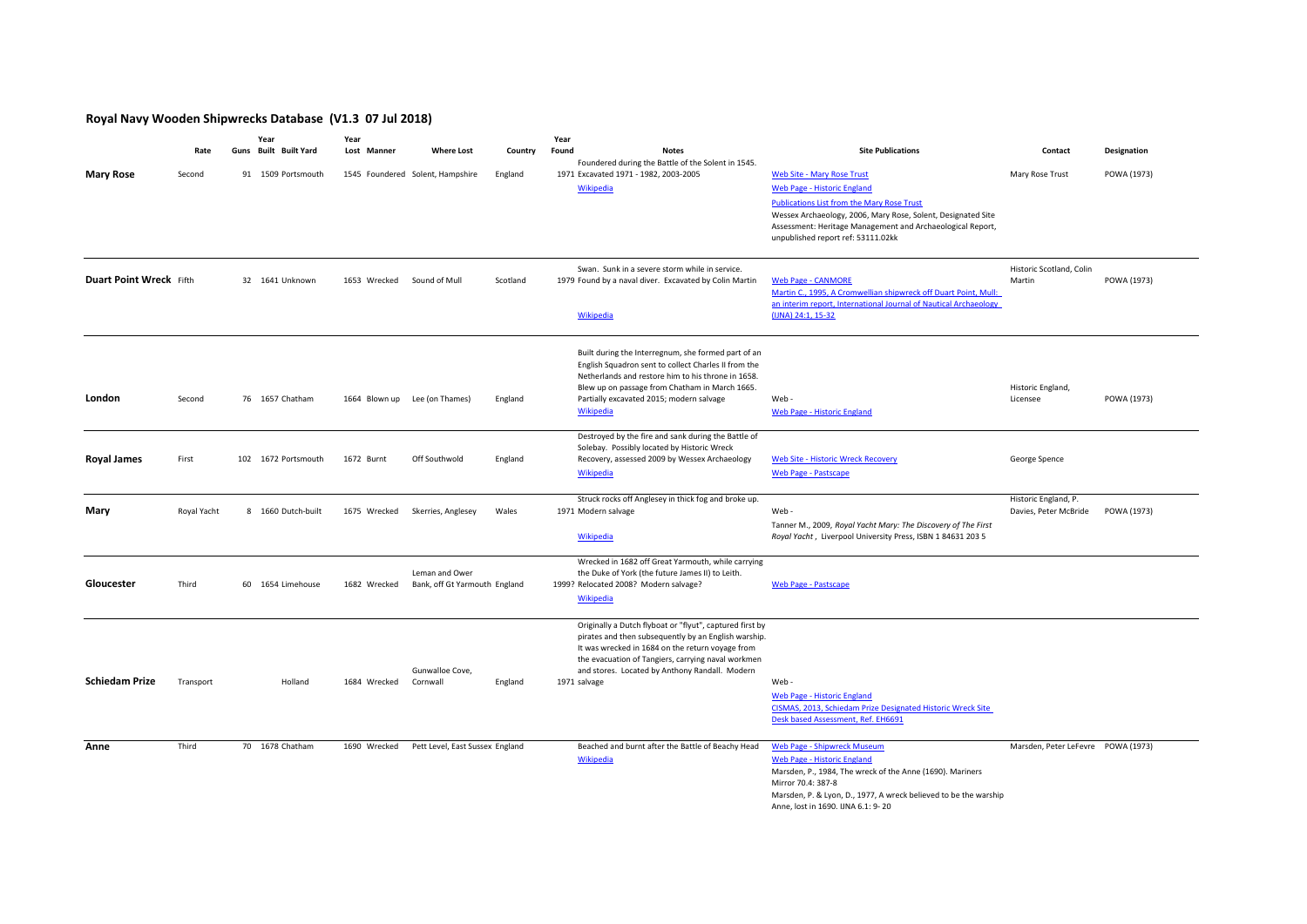Forthcoming publication from Hastings Shipwreck Museum

|                    |        |                     |                              |                                                    |                          | Wrecked in service. Identified by divers from Bristol.                                       |                                                                                                                                                                                                                                                  | Historic Scotland, Colin                        |             |
|--------------------|--------|---------------------|------------------------------|----------------------------------------------------|--------------------------|----------------------------------------------------------------------------------------------|--------------------------------------------------------------------------------------------------------------------------------------------------------------------------------------------------------------------------------------------------|-------------------------------------------------|-------------|
| Dartmouth          | Fifth  | 32 1655 Portsmouth  | 1690 Wrecked                 | Sound of Mull                                      | Scotland                 | 1973 Excavated by Colin Martin.                                                              | Web-                                                                                                                                                                                                                                             | Martin                                          | POWA (1973) |
|                    |        |                     |                              |                                                    |                          | Wikipedia                                                                                    | <b>Web Page - CANMORE</b><br>Adnams, J R 1974, 'The Dartmouth, a British frigate wrecked off<br>Mull', International Journal of Nautical Archaeology (IJNA) 3:2,<br>269-74                                                                       |                                                 |             |
|                    |        |                     |                              |                                                    |                          |                                                                                              | Holman, R G., 1975, The Dartmouth, a British frigate wrecked off<br>Mull, 1690. 2. Culinary and related items, IJNA 4:2, 253-65<br>McBride, P., 1976, The Dartmouth, a British frigate wrecked off<br>Mull, 1690. 3. The guns, IJNA 5:3, 189-200 |                                                 |             |
|                    |        |                     |                              |                                                    |                          |                                                                                              | Martin, P F de C., 1977, The Dartmouth, a British frigate wrecked<br>off Mull, 1690. 4. The clay pipes, IJNA 6:3, 219-23<br>Martin, CJ M., 1978, The Dartmouth, a British frigate wrecked off                                                    |                                                 |             |
|                    |        |                     |                              |                                                    |                          |                                                                                              | Mull, 1690. 5. The ship, IJNA 7:1, 29-58<br>Martin C., 1998, The Dartmouth (1655-1690), in Excavating Ships<br>of War, International maritime archaeology series V2, Nelson,                                                                     |                                                 |             |
|                    |        |                     |                              |                                                    |                          |                                                                                              | ISBN 0 90461 453 0<br>Wessex Archaeology, 2004, Dartmouth, Sound of Mull.                                                                                                                                                                        |                                                 |             |
|                    |        |                     |                              |                                                    |                          |                                                                                              | Designated site assessment, Prepared for Historic Scotland,<br>March 2004. Ref: 53111.03m                                                                                                                                                        |                                                 |             |
|                    |        |                     |                              |                                                    |                          |                                                                                              | Robertson, P 2008, Sound of Mull Archaeological Project 1994-<br>2005, NAS Monograph Series No.1; 30-31. Oxford: British<br>Archaeological Reports 453                                                                                           |                                                 |             |
| Coronation         | Second | 90 1685 Portsmouth  |                              | Penlee Point,<br>1691 Foundered Plymouth, Cornwall | England                  | Foundered in a storm. Wreck material scattered in a<br>trail more than 1km long              | <b>Web Site - Coronation Wreck Project</b>                                                                                                                                                                                                       | Historic England, Peter<br>McBride; Ginge Crook | POWA (1973) |
|                    |        |                     |                              |                                                    |                          | Wikipedia                                                                                    | Web Page - Historic England (Offshore)                                                                                                                                                                                                           |                                                 |             |
|                    |        |                     |                              |                                                    |                          |                                                                                              | Web Page - Historic England (Inshore)                                                                                                                                                                                                            |                                                 |             |
|                    |        |                     |                              |                                                    |                          |                                                                                              | <b>Web Page - The SHIPS Project</b>                                                                                                                                                                                                              |                                                 |             |
|                    |        |                     |                              |                                                    |                          |                                                                                              | Wessex Archaeology, 2004, Coronation Offshore, Penlee Point<br>Plymouth, Designated Site Assessment                                                                                                                                              |                                                 |             |
|                    |        |                     |                              |                                                    |                          |                                                                                              | Report in progress by Peter McBride                                                                                                                                                                                                              |                                                 |             |
| <b>Crown Prize</b> | Sixth  | 26 1691 Captured    | 1692 Wrecked                 | Beesands, Devon                                    | England                  | Taken from the French in 1691 and lost outside<br>Dartmouth, South Devon                     | <b>Web Page - MAASR</b>                                                                                                                                                                                                                          |                                                 |             |
|                    |        |                     |                              |                                                    |                          | Sank in a storm in service. Possibly located by                                              |                                                                                                                                                                                                                                                  |                                                 |             |
| <b>Sussex</b>      | Third  | 80 1693 Chatham Dyd | 1694 Foundered Off Gibraltar |                                                    | Spain                    | 1998? Odyssey Marine Exploration in 1998                                                     | <b>Web Page - Odyssey Marine Exploration</b><br>Cunningham-Dobson N. et al, 2009, HMS Sussex Shipwreck                                                                                                                                           | OME                                             |             |
|                    |        |                     |                              |                                                    |                          | Wikipedia                                                                                    | Project (Site E-82) Preliminary Report, Odyssey Marine<br><b>Exploration</b><br>Stemm G. & Kingsley S., 2010, Oceans Odyssey: Deep-Sea<br>Shipwrecks in the English Channel, Straits of Gibraltar & Atlantic<br>Ocean, Oxbow Books, Oxford       |                                                 |             |
|                    |        |                     |                              |                                                    |                          | ~1.5 miles (2.4 km) southwest of the Carysfort Reef                                          |                                                                                                                                                                                                                                                  |                                                 |             |
| Winchester         | Third  | 60 1693 Bursledon   |                              | 1695 Wrecked Key Largo, Florida                    | United States 1938 Light | Wikipedia                                                                                    | Web Site - ES Conservation Inc.                                                                                                                                                                                                                  | <b>FKNMS</b>                                    |             |
|                    |        |                     |                              | Bay Bulls,                                         |                          | Scuttled after being cornered by a squadron of<br>French warships. Excavated by Newfoundland |                                                                                                                                                                                                                                                  |                                                 |             |
| Sapphire           | Fifth  | 32 1675 Harwich     | 1696 Wrecked                 | Newfoundland                                       | Canada                   | 1965 Marine Archaeological Society                                                           | Web-                                                                                                                                                                                                                                             | Parks Canada                                    |             |
|                    |        |                     |                              |                                                    |                          |                                                                                              | Barber V.C., 1977, The Sapphire, a British frigate, sunk in action in<br>Bay Bulls, Newfoundland, in 1696, IJNA 6.4, pp. 305-313                                                                                                                 |                                                 |             |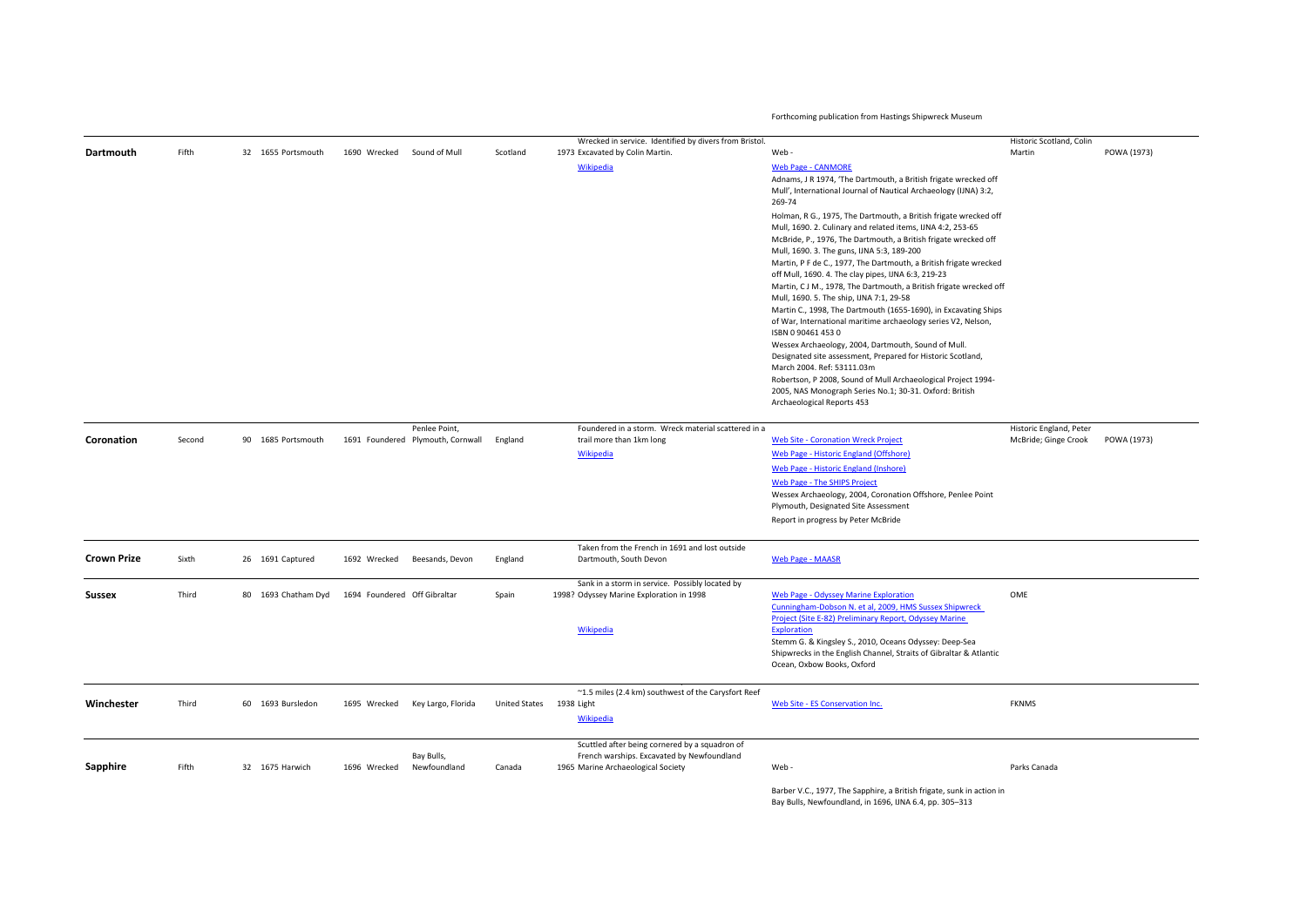|                        |       |                    |              |                                          |           | Wikipedia                                                                                                                                                   | NMAS, 1977, Final Report on the Underwater Survey and<br>Excavation of the wreck of HMS Sapphire in Bay Bulls, 1977                                                                                                                                                                                                                                                                                                                                                                                                                                                                                                                                                                                                                                                                                                                                                                                                                                                   |                                                 |             |
|------------------------|-------|--------------------|--------------|------------------------------------------|-----------|-------------------------------------------------------------------------------------------------------------------------------------------------------------|-----------------------------------------------------------------------------------------------------------------------------------------------------------------------------------------------------------------------------------------------------------------------------------------------------------------------------------------------------------------------------------------------------------------------------------------------------------------------------------------------------------------------------------------------------------------------------------------------------------------------------------------------------------------------------------------------------------------------------------------------------------------------------------------------------------------------------------------------------------------------------------------------------------------------------------------------------------------------|-------------------------------------------------|-------------|
| Looe                   | Fifth | 32 1696 Plymouth   | 1697 Wrecked | Baltimore, County<br>Cork                | Ireland   | Surveyed by Connie Kelleher<br><b>Wikipedia</b>                                                                                                             | Web-                                                                                                                                                                                                                                                                                                                                                                                                                                                                                                                                                                                                                                                                                                                                                                                                                                                                                                                                                                  | Connie Kelleher                                 |             |
| Roebuck                | Fifth | 26 1690 Wapping    |              | 1701 Wrecked Ascension Island            | Australia | Carried the first English scientific expedition to<br>Australia in 1699. Sprung a leak and was grounded<br>2001 by the crew. Located by WAMM<br>Wikipedia   | Web-<br>McCarthy M., 2002, His Majestys Ship Roebuck, WAMM Report<br><b>No 159</b><br>Sexton R., 2004, Their Majestys Ship Roebuck 1689-1701, WAMM<br>Report No 266                                                                                                                                                                                                                                                                                                                                                                                                                                                                                                                                                                                                                                                                                                                                                                                                   | Michael<br>McCarthy/Western<br>Australia Museum |             |
| Northumberland         | Third | 70 1679 Bristol    | 1703 Wrecked | Goodwin Sands, Kent England              |           | Wrecked in service on the Goodwin Sands in the<br>Great Storm of 1703.<br><b>Wikipedia</b>                                                                  | <b>Web Page - Seadive</b><br><b>Web Page - Historic England</b><br>Wessex Archaeology, 2009 Northumberland, Goodwin Sands,<br>Kent Designated Site Assessment: Archaeological Report<br>Wessex Archaeology, 2010 Northumberland, Goodwin Sands,<br>Kent Designated Site Assessment: Archaeological Report<br>Pascoe, D., Mavrogordato, M. and Middleton, A., 2015, A chain<br>pump recovered from the wreck of the warship Northumberland.<br>IJNA 44.1, 145-159<br>Pascoe, D. and Peacock, B., 2015, The wreck of the warship<br>Northumberland on the Goodwin Sands, 1703: an interim report.<br>IJNA, 44.1, 132-144                                                                                                                                                                                                                                                                                                                                                | Historic England, Bob<br>Peacock                | POWA (1973) |
| Restoration            | Third | 70 1702 Portsmouth |              | 1703 Wrecked Goodwin Sands, Kent England |           | Wrecked in service on the Goodwin Sands in the<br>Great Storm of 1703. Located by local divers. Mixed<br>1980 in with the remains of the Mary.<br>Wikipedia | Web - None<br>Web Page - Historic England<br>Wessex Archaeology, 2006 Restoration, Goodwin Sands, Kent<br>Designated Site Assessment: Archaeological Report                                                                                                                                                                                                                                                                                                                                                                                                                                                                                                                                                                                                                                                                                                                                                                                                           | Historic England, Bob<br>Peacock                | POWA (1973) |
| <b>Stirling Castle</b> | Third | 70 1699 Chatham    | 1703 Wrecked | Goodwin Sands, Kent England              |           | Wrecked in service on the Goodwin Sands in the<br>1979 Great Storm of 1703. Located by sports divers<br>Wikipedia                                           | <b>Web Page - Seadive</b><br>Web Page - Maritime Archaeology Trust<br>Web Page - Historic England<br>Lyon D., 1980, The Goodwins Wreck, IJNA 9.4<br>ADU Reports: 003, 023, 92/23, 93/23, 95/08, 97/26, 98/23,<br>99/15, 00/17, 01/12, 02/15<br>Cates M. & Chamberlain D., 1998, The Stirling Castle 1703, in<br>Excavating Ships of War, International maritime archaeology<br>series V2, Nelson, ISBN 0 90461 453 0<br>Wessex Archaeology, 2003, Stirling Castle Designated Historic<br>Wreck Site, Archaeological Deskbased Assessment, ref: 52611,<br>unpublished report for English Heritage<br>Wessex Archaeology, 2007 Stirling Castle, Goodwin Sands, Kent<br>Designated Site Assessment: Archaeological Report<br>Wessex Archaeology, 2007b Stirling Castle, Goodwin Sands, Kent<br>Designated Site Assessment: Archaeological Report<br>Wessex Archaeology, 2009, Stirling Castle, Goodwin Sands, Kent -<br>Designated Site Assessment Archaeological Report | Historic England, Bob<br>Peacock                | POWA (1973) |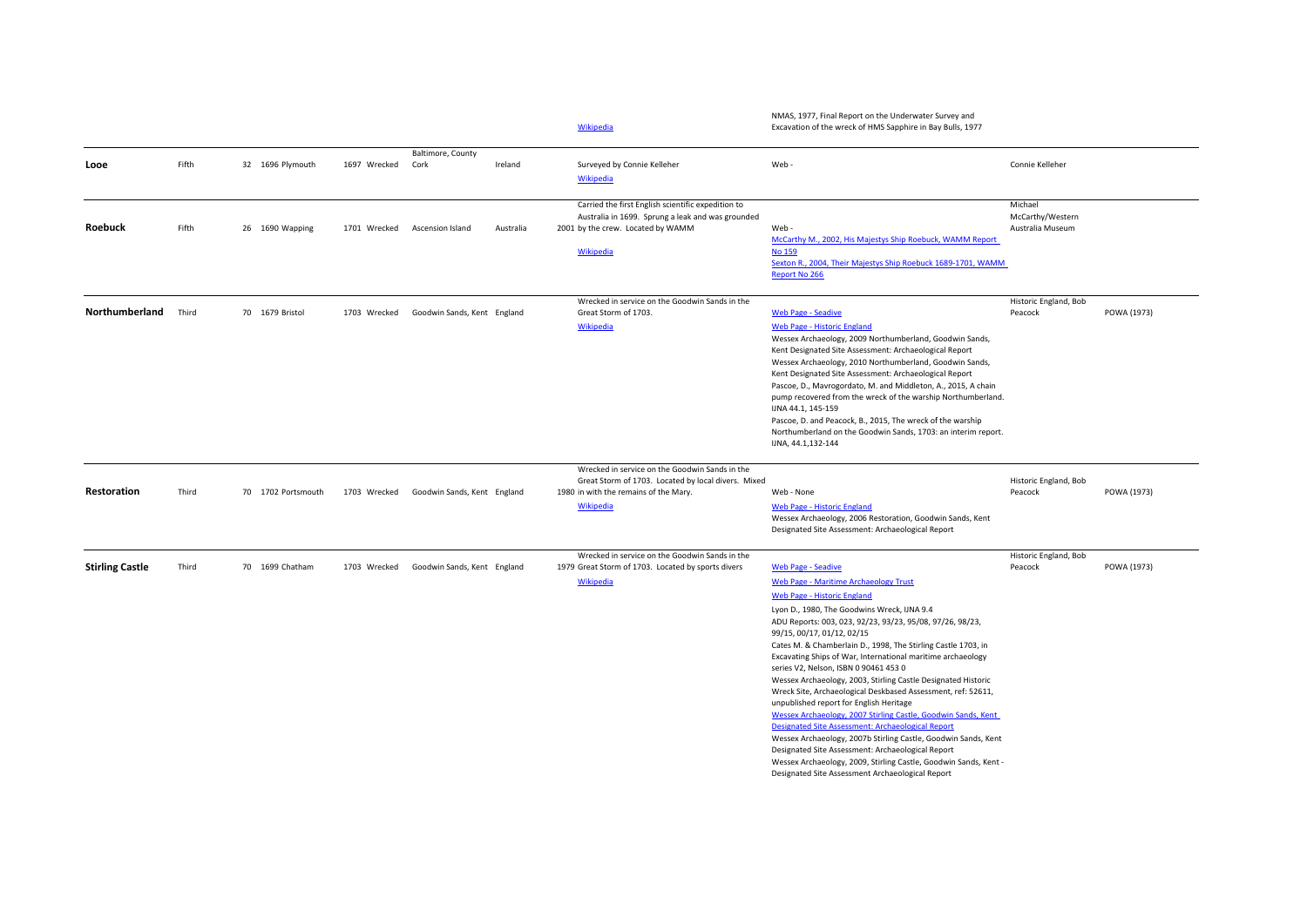| Peacock R., 2008, To Evaluate the Significance and Opportunities |
|------------------------------------------------------------------|
| of Swath Multibeam Data in the Interpretation of Wooden          |
| <b>Shipwreck Sites</b>                                           |
| Chamberlain, D., 2002, The Goodwin Sands Man-of-War 1703-        |
| 2003, Privately Published                                        |
| Pascoe D., 2012, Samuel Pepys's Navy Preserved In Situ?,         |
| conservation and mgmt of arch. sites, Vol. 14 Nos 1-4, 2012,     |
| 182-92                                                           |
| Forthcoming report by the Maritime Archaeology Trust: The        |
| Stirling Castle, a 70-gun ship lost in the Great Storm of 1703:  |
| summary report and guide to existing historical and              |

| <b>Resolution</b> | Third  | 70 1667 Harwich Dyd |              | 1703 Foundered Normans Bay, Kent | England | Probably not the Resolution, could be Dutch (HE)                                                                                                                                                              | Web-                                                                                                                                                                                                                                                                                                                                                                                                                                 | <b>Historic England</b>                                |             |
|-------------------|--------|---------------------|--------------|----------------------------------|---------|---------------------------------------------------------------------------------------------------------------------------------------------------------------------------------------------------------------|--------------------------------------------------------------------------------------------------------------------------------------------------------------------------------------------------------------------------------------------------------------------------------------------------------------------------------------------------------------------------------------------------------------------------------------|--------------------------------------------------------|-------------|
|                   |        |                     |              |                                  |         | Wikipedia                                                                                                                                                                                                     | <b>Web - Historic England</b>                                                                                                                                                                                                                                                                                                                                                                                                        |                                                        |             |
| Eagle (1703)      | Sixth  | 10 1696             | 1703 Wrecked | Bracklesham Bay,<br>Hants        | England | Advice boat, wrecked in the Great Storm of 1703<br>Wikipedia                                                                                                                                                  |                                                                                                                                                                                                                                                                                                                                                                                                                                      |                                                        |             |
| Hazardous         | Fourth | 54 1698 France      | 1706 Wrecked | Bracklesham Bay,<br>Solent       | England | Beached in Bracklesham Bay during a storm while on<br>escort duty                                                                                                                                             | <b>Web Page - Maritime Archaeology Trust</b><br>Web page - Historic England<br>Owen N., 1988, HMS Hazardous wrecked 1706. Pre-disturbance<br>survey report 1987, IJNA 17.4<br>Owen N., 1991, Hazardous 1990-1991 Interim Report, IJNA 20.4                                                                                                                                                                                           | Historic England, Iain<br>Grant, Gary Momber at<br>MAT | POWA (1973) |
|                   |        |                     |              |                                  |         |                                                                                                                                                                                                               | Booklet?<br>Satchell, J., 2014, Warship Hazardous: Site Evaluation Report and<br>Statement of Research Potential. Southampton: Hampshire and<br>Wight Trust for Maritime Archaeology doi: 10.5284/1029938                                                                                                                                                                                                                            |                                                        |             |
| Association       | Second | 90 1696 Portsmouth  | 1707 Wrecked | Isles of Scilly                  | England | The flagship of four vessels lost on 22nd October<br>1707 from a homeward-bound fleet returning from<br>Gibraltar under Sir Cloudesley Shovell. Discovered by<br>1967 Roy Graham. Modern salvage<br>Wikipedia | Web-<br>Web page - Historic England<br><b>Web Page - Pastscape</b><br>Rogers B., 1964, The Excavation of HMS Association, Lyoness<br>Salvage Co. Ltd<br>Morris R., 1969, Island Treasure: the search for Sir Cloudesley<br>Shovell's flagship Association, Hutchinson, ISBN 0 09089 400 6                                                                                                                                            | Historic England, Richard<br>Larn                      | POWA (1973) |
| Eagle (1707)      | Third  | 70 1699 Chatham     | 1707 Wrecked | Isles of Scilly                  | England | As Tearing Ledge Site. One of four vessels lost on<br>22nd October 1707 from a homeward-bound fleet<br>returning from Gibraltar under Sir Cloudesley<br>Shovell. Modern salvage<br>Wikipedia                  | Web -<br>Web Page - Historic England<br>ADU Reports: 007, 93/18, 94/25, 95/26 & 98/07<br>McBride, D., 2005, Tearing Ledge Site Report 2005, Isles of Scilly<br>Historic Wreck Survey Group<br>Wessex Archaeology, 2005, Tearing Ledge, Isles of Scilly,<br>Designated Site Assessment: Full Report, ref: 53111.03x<br>Wessex Archaeology, 2008, Tearing Ledge, Isles of Scilly:<br>Designated Site Assessment: Archaeological Report | Historic England, Peter<br>McBride                     | POWA (1973) |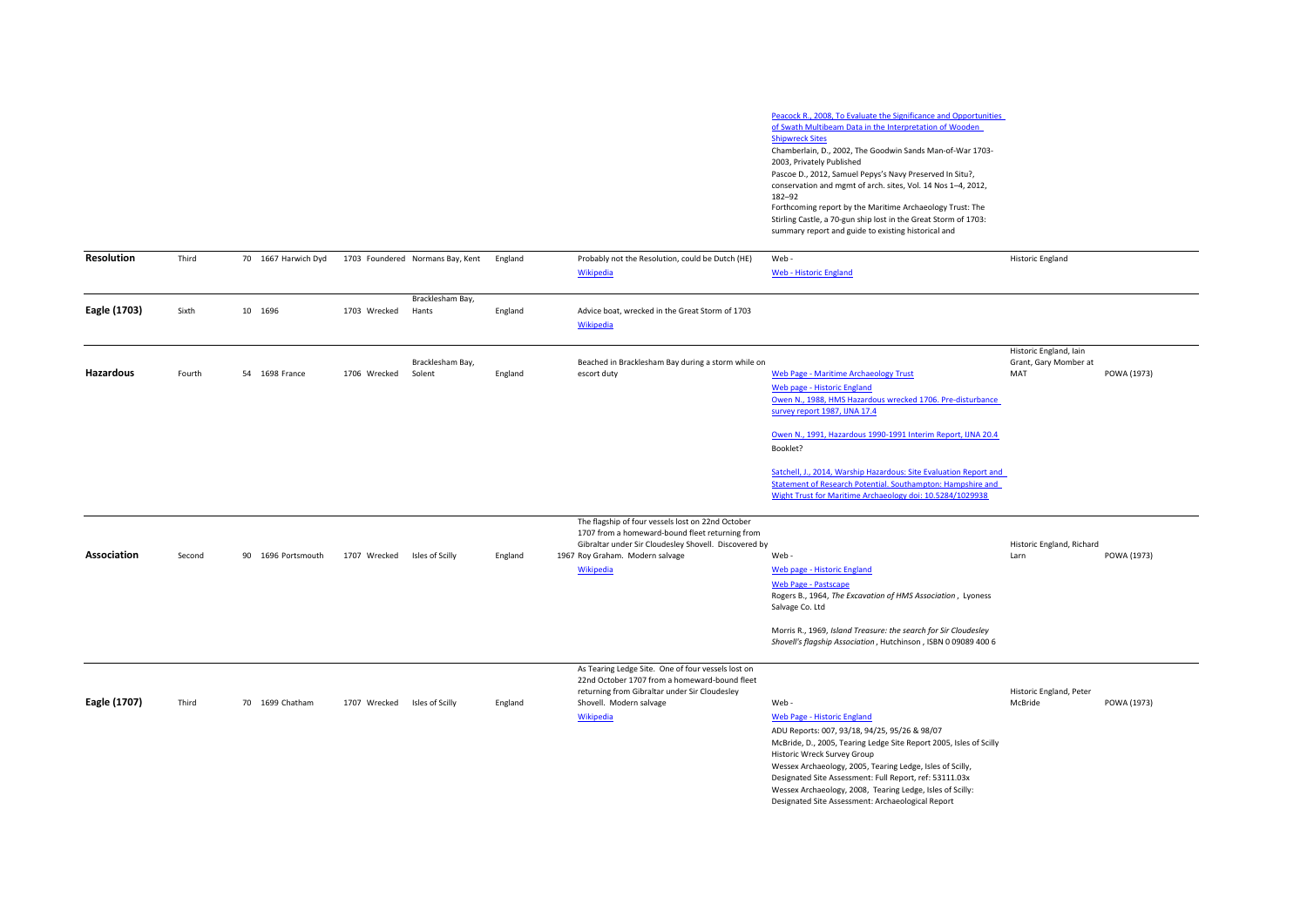| Firebrand               | Fireship   | 8 1694 Limehouse                 | 1707 Wrecked                   | Isles of Scilly                        | England              | One of four vessels lost on 22nd October 1707 from a<br>homeward-bound fleet returning from Gibraltar<br>under Sir Cloudesley Shovell. Located by Mark<br>Groves, modern salvage, recorded by CISMAS and<br>1982 Bristol University 2006-2009.<br>Wikipedia | Web Page - CISMAS<br>Camidge K, 2006, Her Majestys Ship Firebrand Shipwreck<br>Recording Project: Final Report 2006-2009, CISMAS                                                                                                                                                                                                                                                                                                    | Historic England, Kevin<br>Camidge at CISMAS         |
|-------------------------|------------|----------------------------------|--------------------------------|----------------------------------------|----------------------|-------------------------------------------------------------------------------------------------------------------------------------------------------------------------------------------------------------------------------------------------------------|-------------------------------------------------------------------------------------------------------------------------------------------------------------------------------------------------------------------------------------------------------------------------------------------------------------------------------------------------------------------------------------------------------------------------------------|------------------------------------------------------|
|                         |            |                                  |                                |                                        |                      |                                                                                                                                                                                                                                                             |                                                                                                                                                                                                                                                                                                                                                                                                                                     |                                                      |
|                         |            |                                  |                                | Scatterie Island, Nova                 |                      |                                                                                                                                                                                                                                                             |                                                                                                                                                                                                                                                                                                                                                                                                                                     |                                                      |
| Feversham               | Fifth      | 36 1696 Shoreham                 | 1711 Wrecked                   | Scotia                                 | Canada               | 1996 Wrecked in service. Modern salvage.<br><b>Wikipedia</b>                                                                                                                                                                                                | Web Page - Maritime Museum of the Atlantic                                                                                                                                                                                                                                                                                                                                                                                          | James Reedy                                          |
| Dragon                  | Fourth     | 38 1647 Chatham Dyd 1712 Wrecked |                                | Les Casquets,<br>Alderney              | England              | Found by Northampton BSAC, modern salvage, two<br>1980s bronze guns recovered (MT)<br>Wikipedia                                                                                                                                                             | Web-<br>Bound M. & Gosset P., The Dragon 1712, in Excavating Ships of<br>War, International maritime archaeology series V2, Nelson, ISBN<br>0904614530                                                                                                                                                                                                                                                                              |                                                      |
|                         |            |                                  |                                |                                        |                      |                                                                                                                                                                                                                                                             |                                                                                                                                                                                                                                                                                                                                                                                                                                     |                                                      |
| Jamaica                 | Ship Sloop | 10 1710 Deptford                 | 1715 Wrecked                   | Grand Cayman                           | Grand<br>Cayman      | Wikipedia                                                                                                                                                                                                                                                   | Web-                                                                                                                                                                                                                                                                                                                                                                                                                                | Margaret Leshikar-<br>Denton                         |
| Royal Anne Galley Fifth |            | 40 1709 Woolwich                 | 1721 Wrecked                   | Stag Rocks, Falmouth<br>(Lizards)      | England              | Wikipedia                                                                                                                                                                                                                                                   | <b>Web Page - CISMAS</b><br>Web Page - Historic England<br>Camidge K., 2014, Royal Anne Galley Marine Environmental<br>Assessment, Phase 4: Inspection and Monitoring, CISMAS                                                                                                                                                                                                                                                       | Historic England, Kevin<br>Camidge at CISMAS         |
| Wager                   | Sixth      | 22 1739 Deptford                 |                                | 1741 Wrecked Magellan Straits          | South<br>America     | Part of Anson's 1740 expedition to the Pacific.<br>Wrecked in service then partly salvaged. Possibly<br>2006 located by Scientific Exploration Society.<br>Wikipedia                                                                                        | Web-<br><b>Web Page - Scientific Exploration Society</b>                                                                                                                                                                                                                                                                                                                                                                            | Chris Holt, Scientific<br><b>Exploration Society</b> |
| Tiger (Tyger)           | Fourth     | 50 1647 Sheerness                | 1742 Wrecked                   | Dry Tortugas                           | <b>United States</b> | Wrecked in the Dry Tortugas<br>Wikipedia                                                                                                                                                                                                                    | Web - Florida Keys Sea Heritage Journal<br>Tortugas - The Remarkable Escape of the Crew of HMS Tyger'.                                                                                                                                                                                                                                                                                                                              | Larry Murphy                                         |
| <b>Victory</b>          | First      | 100 1737 Portsmouth              | 1744 Foundered English Channel |                                        | England              | Foundered in service in a storm. Located by Odyssey<br>2008 Marine Exploration;<br>Wikipedia                                                                                                                                                                | Web Site - Maritime Heritage Foundation<br>Cunningham-Dobson N. & Kingsley S., 2009, preliminary Survey<br>and Identification, OME<br>Wessex Archaeology, 2009, OME Site 25C Western English<br><b>Channel Archaeological Desk-based Assessment</b><br>Seiffert et al., 2013, HMS Victory (Site 25C). Preliminary Results of<br>the Non-Disturbance Shipwreck Survey 2012, OME<br>Maritime Heritage Foundation - Virtual dive trail | Ministry of Defence                                  |
| Looe                    | Fifth      | 44 1742 Limehouse                |                                | 1744 Wrecked Looe Key, Florida         | <b>USA</b>           | Ran aground on a reef, salvaged and burnt. Part of<br>the Looe Key National Marine Sanctuary. Mendel<br>Peterson of the Smithsonian Institution examined<br>the artifacts in 1951 (Mathewson, 1997)<br><b>Wikipedia</b>                                     | Web-                                                                                                                                                                                                                                                                                                                                                                                                                                |                                                      |
| Fowey                   | Fifth      | 44 1744 Hull                     | 1748 Wrecked                   | Legare Anchorage,<br>Biscayne, Florida |                      | Ran onto a reef and sank while on escort duty.<br>Identified by archaeologist George Fischer of the<br>United States 1975 National Park Service;                                                                                                            | Web-                                                                                                                                                                                                                                                                                                                                                                                                                                | Russell K. Skowronek;<br>David Brewer                |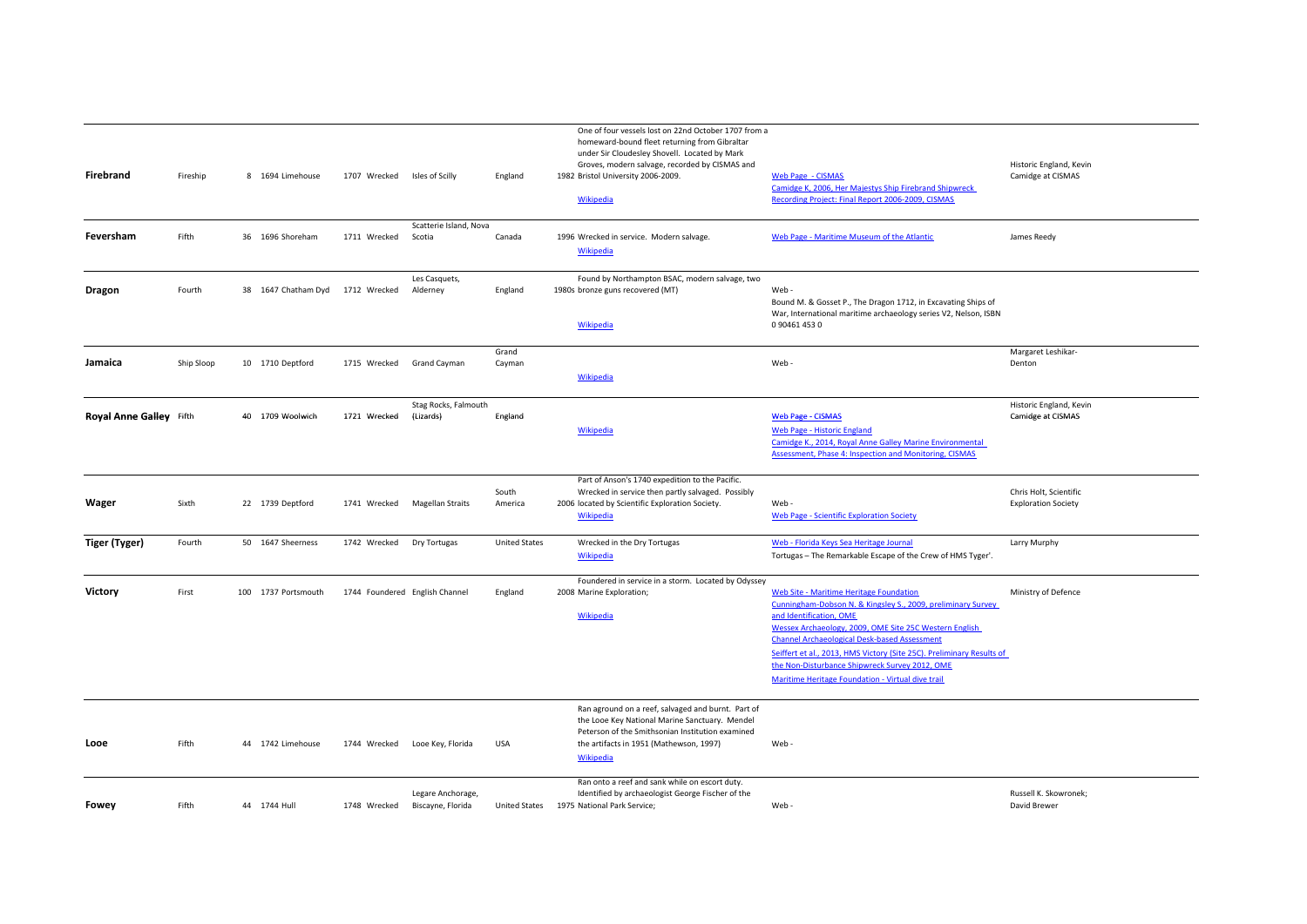|            |                    |                                   |                            |                                             |                      | Wikipedia                                                                                                                    | Skowronek R. & Fischer G., 2009, HMS Fowey Lost and Found:<br>Being the Discovery, Excavation, and Identification of a British<br>Man-of-War Lost off the Cape of Florida in 1748, University Press<br>of Florida, ISBN 0 81303 320 9<br>Skowronek, R.K., et al, 1987, The Legare Anchorage Shipwreck Site-<br>Grave of HMS Fowey. International Journal of Nautical<br>Archaeology 16.4, p313-324                                                                                                                                                                                                                                                                                                                                                                                                                                                                                                                                                                                      |                                    |
|------------|--------------------|-----------------------------------|----------------------------|---------------------------------------------|----------------------|------------------------------------------------------------------------------------------------------------------------------|-----------------------------------------------------------------------------------------------------------------------------------------------------------------------------------------------------------------------------------------------------------------------------------------------------------------------------------------------------------------------------------------------------------------------------------------------------------------------------------------------------------------------------------------------------------------------------------------------------------------------------------------------------------------------------------------------------------------------------------------------------------------------------------------------------------------------------------------------------------------------------------------------------------------------------------------------------------------------------------------|------------------------------------|
|            |                    |                                   |                            |                                             |                      | Wrecked while in service off the Needles rocks.                                                                              |                                                                                                                                                                                                                                                                                                                                                                                                                                                                                                                                                                                                                                                                                                                                                                                                                                                                                                                                                                                         | Historic England, Gary             |
| Assurance  | Fifth              | 44 1747 Bursledon                 |                            | 1753 Wrecked Needles, Isle of Wight England |                      | Located by Derek Williams;                                                                                                   | Web                                                                                                                                                                                                                                                                                                                                                                                                                                                                                                                                                                                                                                                                                                                                                                                                                                                                                                                                                                                     | Momber                             |
|            |                    |                                   |                            |                                             |                      | Wikipedia                                                                                                                    | Web Page - Historic England<br><b>Web Page - Pastscape</b>                                                                                                                                                                                                                                                                                                                                                                                                                                                                                                                                                                                                                                                                                                                                                                                                                                                                                                                              |                                    |
|            |                    |                                   |                            |                                             |                      |                                                                                                                              | Tomalin D. & Simpson P., 2000, Excavation versus sustainability in<br>situ: a conclusion on 25 years of archaeological investigations at<br>Goose Rock, a designated historic wreck-site at the Needles, Isle<br>of Wight, England, IJNA 29.1<br>MAT, 2010, Solent Marine Heritage Assets: Needles Protected<br><b>Wreck Site Report</b>                                                                                                                                                                                                                                                                                                                                                                                                                                                                                                                                                                                                                                                |                                    |
| Invincible | Third              | 74 1747 France                    | 1758 Wrecked               | Solent, Hampshire                           | England              | Sank in service after hitting a sandbank                                                                                     | Web Site - Invincible 1758                                                                                                                                                                                                                                                                                                                                                                                                                                                                                                                                                                                                                                                                                                                                                                                                                                                                                                                                                              | Bingeman, Gary Momber POWA (1973)  |
|            |                    |                                   |                            |                                             |                      | <b>Wikipedia</b>                                                                                                             | <b>Web Page - Historic England</b>                                                                                                                                                                                                                                                                                                                                                                                                                                                                                                                                                                                                                                                                                                                                                                                                                                                                                                                                                      |                                    |
|            |                    |                                   |                            |                                             |                      |                                                                                                                              | Web Page - Maritime Archaeology Trust<br>Bingeman, J., 1981a, Solent: HMS Invincible 1758 wreck site, IJNA<br>No. 10.2: 154-6<br>$\sim$ $\sim$<br>report<br>Bingeman, J., and Broomhead, J., 1983, Interim Report<br>Excavations, unpublished report<br>Bingeman J., 1985, Interim report on artefacts recovered from<br>Invincible (1758) between 1979 and 1984, IJNA 14.3<br>Lavery, B. 1988. The Royal Navy's First Invincible. The ship, the<br>wreck and the discovery . Portsmouth: Invincible Conservations<br>(1744-1758) Ltd.<br>Bingeman J., 1998, The Invincible, in Excavating Ships of War,<br>International maritime archaeology series V2, Nelson, ISBN 0<br>90461 453 0<br>MAT, 2010, Solent Marine Heritage Assets: HMS Invincible Report<br>Bingeman J, 2011, The First HMS Invincible (1747-58): her<br>excavations (1980-1991), Oxbow Books, ISBN 978 1 84217 393 0<br>Bingeman J., 2014, More Military Buttons Identified from the<br>Invincible (1758), IJNA 43.2 |                                    |
| Ramillies  | Second             | 84 1664 Woolwich Dyd 1760 Wrecked |                            | Bolt Tail, Devon                            | England              | Launched as Royal Katherine. Wrecked while in<br>service. Excavated by Peter McBride, looted by many<br>others.<br>Wikipedia | Web -<br>Web Page - Pastscape<br><b>Web Page - Submerged</b><br>Report in progress by Peter McBride                                                                                                                                                                                                                                                                                                                                                                                                                                                                                                                                                                                                                                                                                                                                                                                                                                                                                     | Historic England, Peter<br>McBride |
| Savage     | Sloop              |                                   | 1762 Wrecked               | Roundham Head,<br>Torbay                    | England              | Driven ashore in a gale while in service<br>Wikipedia                                                                        | Web-<br><b>Web Page - Pastscape</b>                                                                                                                                                                                                                                                                                                                                                                                                                                                                                                                                                                                                                                                                                                                                                                                                                                                                                                                                                     |                                    |
| Industry   | Hired<br>Transport | 0 1760 Unknown                    | 1764 Wrecked St. Augustine |                                             | <b>United States</b> |                                                                                                                              | Web Page - LAMP                                                                                                                                                                                                                                                                                                                                                                                                                                                                                                                                                                                                                                                                                                                                                                                                                                                                                                                                                                         | <b>Marianne Franklin</b>           |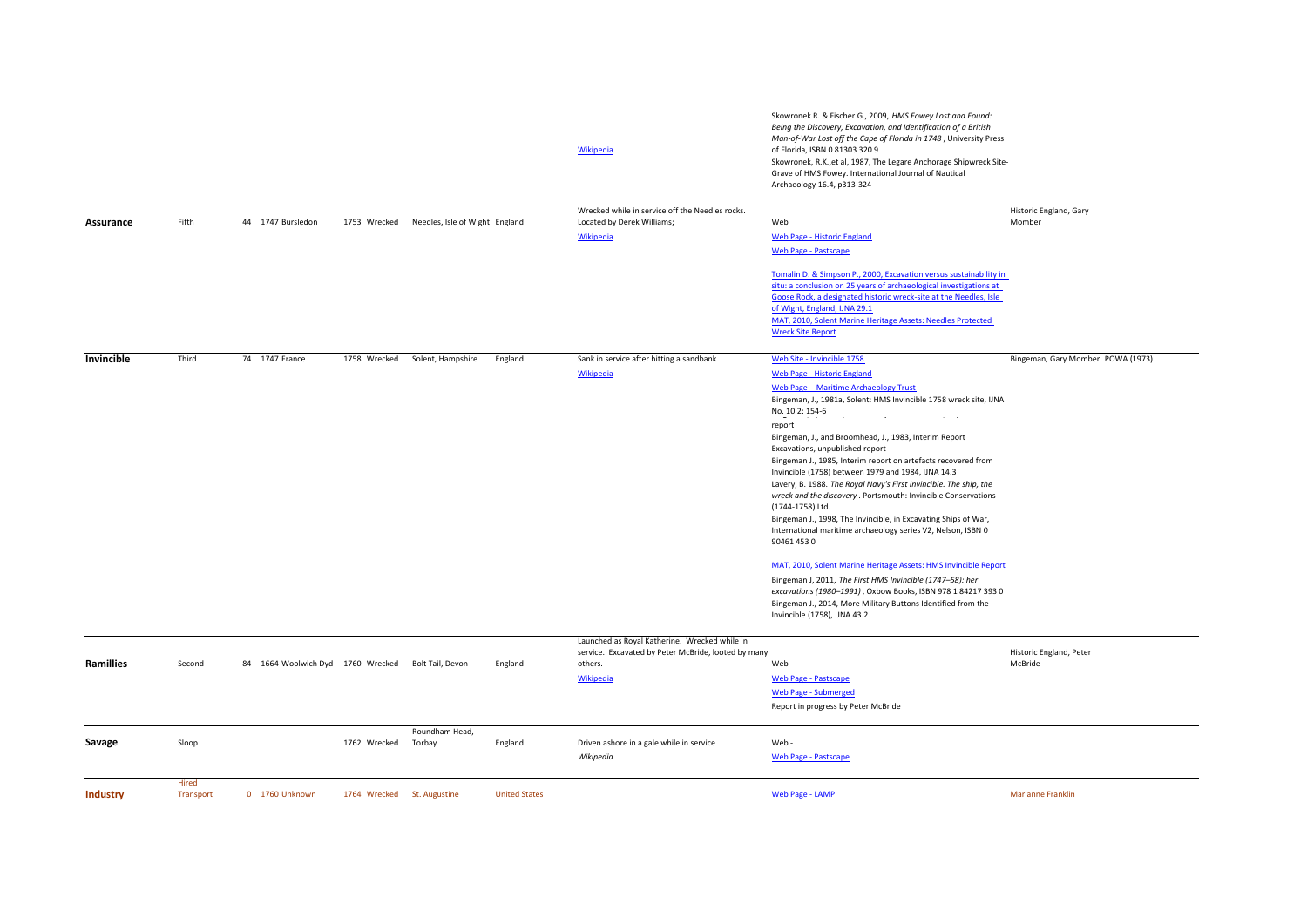| Swift           | Ship Sloop        | 14 1762 Limehouse                    | 1770 Wrecked | Patagonia          | South<br>America     | Sank in service after hitting an uncharted rock                                                         | Web-                                                                                                      | <b>Delores Elkin</b>                       |                         |
|-----------------|-------------------|--------------------------------------|--------------|--------------------|----------------------|---------------------------------------------------------------------------------------------------------|-----------------------------------------------------------------------------------------------------------|--------------------------------------------|-------------------------|
|                 |                   |                                      |              |                    |                      |                                                                                                         | Garcia Cano J., 1998, HM Sloop of War Swift, lost in Patagonia                                            |                                            |                         |
|                 |                   |                                      |              |                    |                      |                                                                                                         | 1770, in Excavating Ships of War, International maritime                                                  |                                            |                         |
|                 |                   |                                      |              |                    |                      | <b>Wikipedia</b>                                                                                        | archaeology series V2, Nelson, ISBN 0 90461 453 0                                                         |                                            |                         |
|                 |                   |                                      |              |                    |                      |                                                                                                         | Elkin D., 2006, Management of Underwater Cultural Heritage in                                             |                                            |                         |
|                 |                   |                                      |              |                    |                      |                                                                                                         | Argentina, in Underwater Cultural Heritage at Risk                                                        |                                            |                         |
|                 |                   |                                      |              |                    |                      |                                                                                                         | Elkin D., Archaeological research on HMS Swift: a British Sloop-of-                                       |                                            |                         |
|                 |                   |                                      |              |                    |                      |                                                                                                         | War lost off Patagonia, Southern Argentina, in 1770, IJNA 36.1                                            |                                            |                         |
|                 |                   |                                      |              |                    |                      |                                                                                                         | Elkin D. et. al., 2012, El Naufragio de la HMS Swift 1770, Zagier &                                       |                                            |                         |
|                 |                   |                                      |              |                    |                      |                                                                                                         | Urruty Pubns, ISBN 978-9879132326 (Spanish)                                                               |                                            |                         |
|                 |                   |                                      |              |                    |                      |                                                                                                         |                                                                                                           |                                            |                         |
| Boscawen        | Sloop             | 16 1759 Ticonderoga                  | 1778 Hulked  | Ticonderoga        |                      | In ordinary, stripped, rotted and sank. Found by the<br>United States 1983 Champlain Maritime Society   | Web Page - Lake Champlain Maritime Museum                                                                 | Kevin Crisman                              |                         |
|                 |                   |                                      |              |                    |                      |                                                                                                         |                                                                                                           |                                            |                         |
|                 |                   |                                      |              |                    |                      |                                                                                                         | Erwin G., 1994, Personal Possessions from the H.M.S. Boscawen:                                            |                                            |                         |
|                 |                   |                                      |              |                    |                      |                                                                                                         | Life on Board a Mid Eighteenth-century Warship During the                                                 |                                            |                         |
|                 |                   |                                      |              |                    |                      |                                                                                                         | French and Indian War, TAMU MA Anthropology Thesis                                                        |                                            |                         |
|                 |                   |                                      |              | Aquidneck Island,  |                      | Burnt to avoid capture. Located by URI Grad student                                                     |                                                                                                           | rhodeislandmap@yahoo. National Register of |                         |
| Cerberus (1778) | Sixth             | 28 1758 Cowes, UK                    | 1778 Burnt   | Rhode Island       |                      | United States 1970s Al Davis                                                                            | <b>Web Page - NOAA</b>                                                                                    | com                                        | <b>Historic Places;</b> |
|                 |                   |                                      |              |                    |                      | Wikipedia                                                                                               |                                                                                                           |                                            |                         |
|                 |                   |                                      |              |                    |                      |                                                                                                         |                                                                                                           |                                            |                         |
|                 |                   |                                      |              | Aquidneck Island,  |                      |                                                                                                         |                                                                                                           |                                            |                         |
| Lark            | Fifth             | 32 1762 Rotherhithe                  | 1778 Burnt   | Rhode Island       |                      | United States 1970s See Cerberus (1778)                                                                 | <b>Web Page - NOAA</b>                                                                                    | <b>RIMAS</b>                               |                         |
|                 |                   |                                      |              |                    |                      | <b>Wikipedia</b>                                                                                        |                                                                                                           |                                            |                         |
|                 |                   |                                      |              |                    |                      |                                                                                                         |                                                                                                           |                                            |                         |
|                 |                   |                                      |              | Aquidneck Island,  |                      |                                                                                                         |                                                                                                           | <b>RIMAS</b>                               |                         |
| Orpheus         | Fifth             | 32 1774 Harwich                      | 1778 Burnt   | Rhode Island       |                      | United States 1970s See Cerberus (1778)                                                                 | Web-                                                                                                      |                                            |                         |
|                 |                   |                                      |              |                    |                      | <b>Wikipedia</b>                                                                                        |                                                                                                           |                                            |                         |
|                 |                   |                                      |              |                    |                      |                                                                                                         |                                                                                                           |                                            |                         |
|                 |                   |                                      |              | Provincetown, Cape |                      | Ran aground in a storm while persuing a French                                                          |                                                                                                           |                                            |                         |
| Somerset        | Third             | 64 1748 Chatham                      | 1778 Wrecked | Cod                | <b>United States</b> | squadron. Heavily salvaged after loss. Foreshore site Web -                                             |                                                                                                           | <b>NPS</b>                                 |                         |
|                 |                   |                                      |              |                    |                      | <b>Wikipedia</b>                                                                                        | NPS, Undated, The Wreck of HMS Somerset                                                                   |                                            |                         |
|                 |                   |                                      |              |                    |                      |                                                                                                         | Gibson M., 1992, HMS Somerset, 1746-1778. The Life and Times                                              |                                            |                         |
|                 |                   |                                      |              |                    |                      |                                                                                                         | of an Eighteenth Century British Man-o-War and Her Impact on<br>North America, Cotuit MA Abbey Gate House |                                            |                         |
|                 |                   |                                      |              |                    |                      |                                                                                                         |                                                                                                           |                                            |                         |
|                 |                   |                                      |              |                    |                      | Sank in a storm while in service. Discovered by Jim                                                     |                                                                                                           | Jim Kennard and Dan                        |                         |
| Ontario         | <b>Brig Sloop</b> | 22 1780 Carleton Island 1780 Wrecked |              | Lake Ontario       | <b>United States</b> | 2008 Kennard and Dan Scoville                                                                           | Web-                                                                                                      | Scoville                                   |                         |
|                 |                   |                                      |              |                    |                      |                                                                                                         | Smith A., 1997, Legend of the Lake: The 22-gun Brig-sloop                                                 |                                            |                         |
|                 |                   |                                      |              |                    |                      | Wikipedia                                                                                               | Ontario 1780, Quarry Press, ISBN 1 55082 186 5                                                            |                                            |                         |
|                 |                   |                                      |              |                    |                      |                                                                                                         | NBC News, 2008, 1780 British warship Found in Lake Ontario                                                |                                            |                         |
|                 |                   |                                      |              |                    |                      |                                                                                                         | <b>YouTube Video</b>                                                                                      |                                            |                         |
|                 |                   |                                      |              |                    |                      |                                                                                                         |                                                                                                           |                                            |                         |
|                 |                   |                                      |              | Culloden Point,    |                      | Ran aground in bad weather, salvaged then burnt.                                                        |                                                                                                           |                                            | National Register of    |
| Culloden        | Third             | 74 1776 Deptford Dyd 1781 Wrecked    |              | Montauk, NY        |                      | United States 1971 Located by Henry W. Moeller from Dowling College                                     | Web-                                                                                                      | $\overline{\phantom{a}}$                   | <b>Historic Places</b>  |
|                 |                   |                                      |              |                    |                      |                                                                                                         | Schmitt P & Schmid D, 1961, HMS Culloden, The Marine                                                      |                                            |                         |
|                 |                   |                                      |              |                    |                      | Wikipedia                                                                                               | Historical Association Inc,                                                                               |                                            |                         |
|                 |                   |                                      |              |                    |                      |                                                                                                         |                                                                                                           |                                            |                         |
|                 |                   | Whitehaven,                          |              |                    |                      | Excavated in the late 1970s and early 1980s by John<br>Broadwater and the Virginia Division of Historic |                                                                                                           |                                            |                         |
| <b>Betsy</b>    | Transport         | 0 1772 Cumbria                       | 1781 Wrecked | Yorktown, VA       | <b>United States</b> | Landmarks                                                                                               | Web-                                                                                                      | John Broadwater                            |                         |
|                 |                   |                                      |              |                    |                      |                                                                                                         |                                                                                                           |                                            |                         |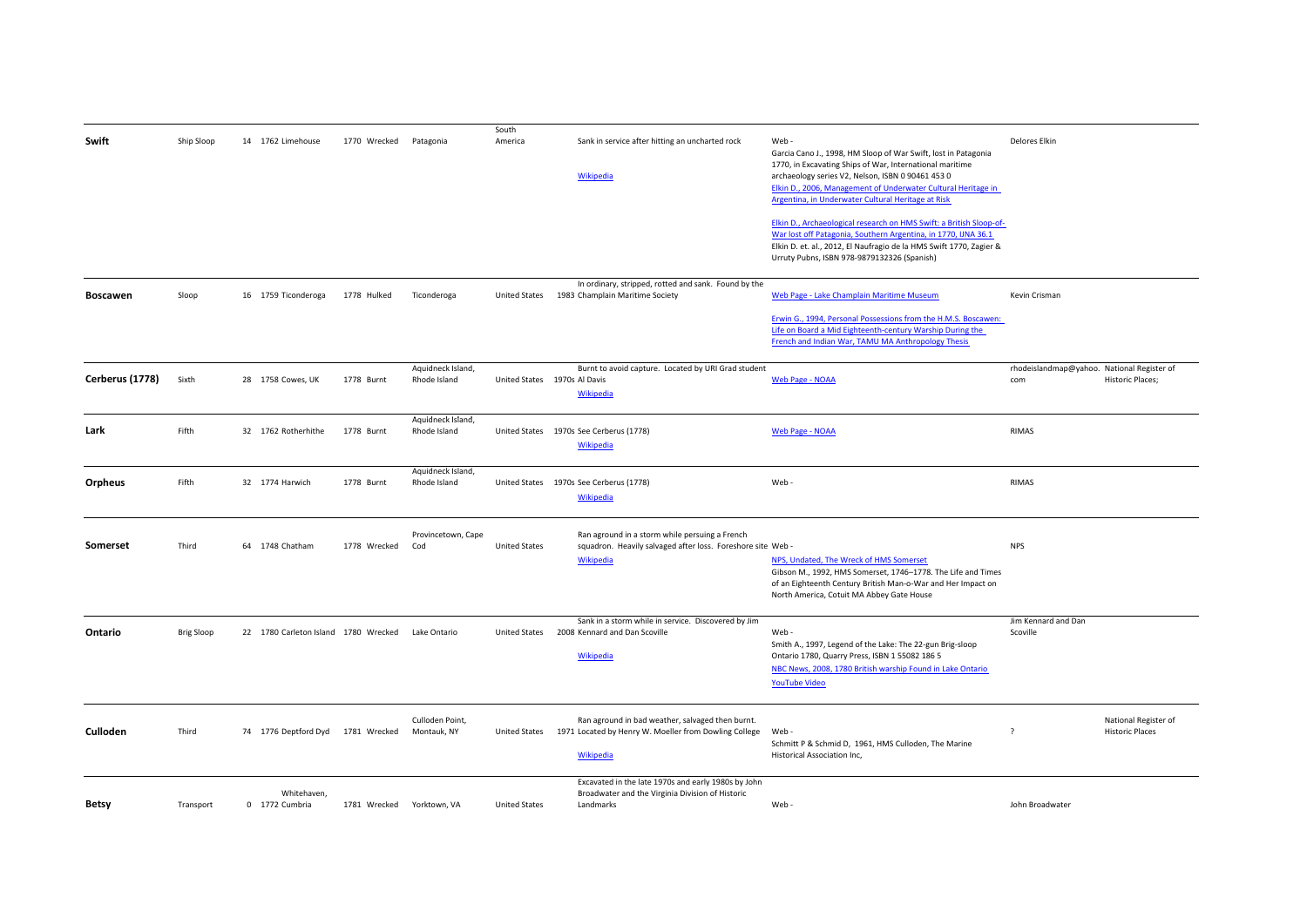Adams & Renner, 1985, The Yorktown Shipwreck Archaeological Project, IJNA 14, pp301‐14 Broadwater D., 1992, Shipwreck in <sup>a</sup> Swimming Pool: An Assessment of the Methodology and Technology Utilized on the Yorktown Shipwreck Archaeological Project, Historical Archaeology, Vol. 26, No. 4, Advances in Underwater Archaeology, pp. 36‐46 Broadwater J., 2005, From Collier to Troop Transport: the Betsy, Yorktown, Virginia, in Beneath the Seven Seas, Bass G. ed., Thames & Hudson

| Charon              | Fifth | 44 1778 Harwich                                        | 1781 Wrecked | Yorktown, VA                             | <b>United States</b> | Destroyed at the Battle of Yorktown, Investigated in<br>1980<br>Wikipedia                                                                                                                              | Web-<br>Steffy et al., 1981, The Charon Report, in Underwater<br>Archaeology: The Challenge Before Us, G. Watts, ed. San Marino,<br>Fathom Eight Publications, p114-143                                             | J. Richard Steffy                                                    |
|---------------------|-------|--------------------------------------------------------|--------------|------------------------------------------|----------------------|--------------------------------------------------------------------------------------------------------------------------------------------------------------------------------------------------------|---------------------------------------------------------------------------------------------------------------------------------------------------------------------------------------------------------------------|----------------------------------------------------------------------|
| Florida             | Sloop | 12 1777 Unknown                                        | 1781 Wrecked | Gulf Breeze, Florida                     | <b>United States</b> | $\overline{\phantom{a}}$                                                                                                                                                                               | Web-                                                                                                                                                                                                                | University of Western<br>Florida / Roger Smith/<br>Morris & Franklin |
| <b>Serapis</b>      | Fifth | 28 1778 Rotherhithe                                    | 1781 Wrecked | Isle Ste. Marie                          | Madagascar           | Captured by the John Paul Jones during the<br>Revolutionary War. Burned, exploded and sunk off<br>Madagascar. Located by Richard Swete and Michael<br>1999 Tuttle<br>Wikipedia                         | Web Site - http://serapisproject.org<br>Tuttle M., 2010, 2008 Diver Investigations of the Suspected<br>Serapis Site Ambodifototra, Isle Ste Marie, Madagascar, The<br><b>Serapis Project</b>                        | Michael Tuttle; Mike<br>Krivor                                       |
| Santa Monica        | Fifth | 34 1779 Spain                                          | 1782 Wrecked | St. John                                 | US Virgin<br>Islands | Run aground to keep her from sinking then salvaged. Web -                                                                                                                                              | Gleason K., 2003, Compelled to Run His Majesty's Ship Ashore:<br>The Story of the HMS Santa Monica as Historical, Cultural and<br><b>Environmental Resource, American Academy of Underwater</b><br><b>Sciences</b>  | Kelly Gleason; East<br>Carolina University                           |
| <b>Royal George</b> | First | 100 1755 Woolwich Dyd 1782 Foundered Solent, Hampshire |              |                                          | England              | Rolled over and sank during repairs on her hull while<br>at anchor at Spithead. Early salvage followed by<br>dispersal by explosives in 1840. Relocated by<br>1965 Alexander McKee<br><b>Wikipedia</b> | Web-<br><b>Web Page - Pastscape</b>                                                                                                                                                                                 |                                                                      |
| Pallas              | Fifth | 36 1757 Deptford Dyd 1783 Wrecked                      |              | Azores                                   | Portugal             | Run ashore, emptied of stores then burnt<br>Wikipedia                                                                                                                                                  | Web-<br>Flynn P, 2006, H.M.S. Pallas: Historical Reconstruction of an 18th-<br>Century Royal Navy Frigate, TAMU MA Anthropology Thesis<br>Montiero P., 2000, HMS Pallas, in Nordic Underwater<br><b>Archaeology</b> |                                                                      |
| Cerberus (1783)     | Fifth | 32 1779 Rotherhithe                                    | 1783 Wrecked | Bermuda                                  | Bermuda              | Wrecked while leaving harbour in service, then<br>salvaged.<br><b>Wikipedia</b>                                                                                                                        | Web Page - Shipwreck Expo                                                                                                                                                                                           |                                                                      |
| Crocodile           | Sixth | 24 1781 Portsmouth                                     | 1784 Wrecked | Scilly Rocks, off<br>Prawle Point, Devon | England              | Wrecked in thick fog on Prawle Point. Modern<br>salvage; found by Terry Crocker (now owner);<br>investigated by Robert Stenuit<br>Wikipedia                                                            | <b>Web Page - MAASR</b><br><b>Web Page - Pastscape</b>                                                                                                                                                              | Terry Crocker / Robert<br>Stenuit                                    |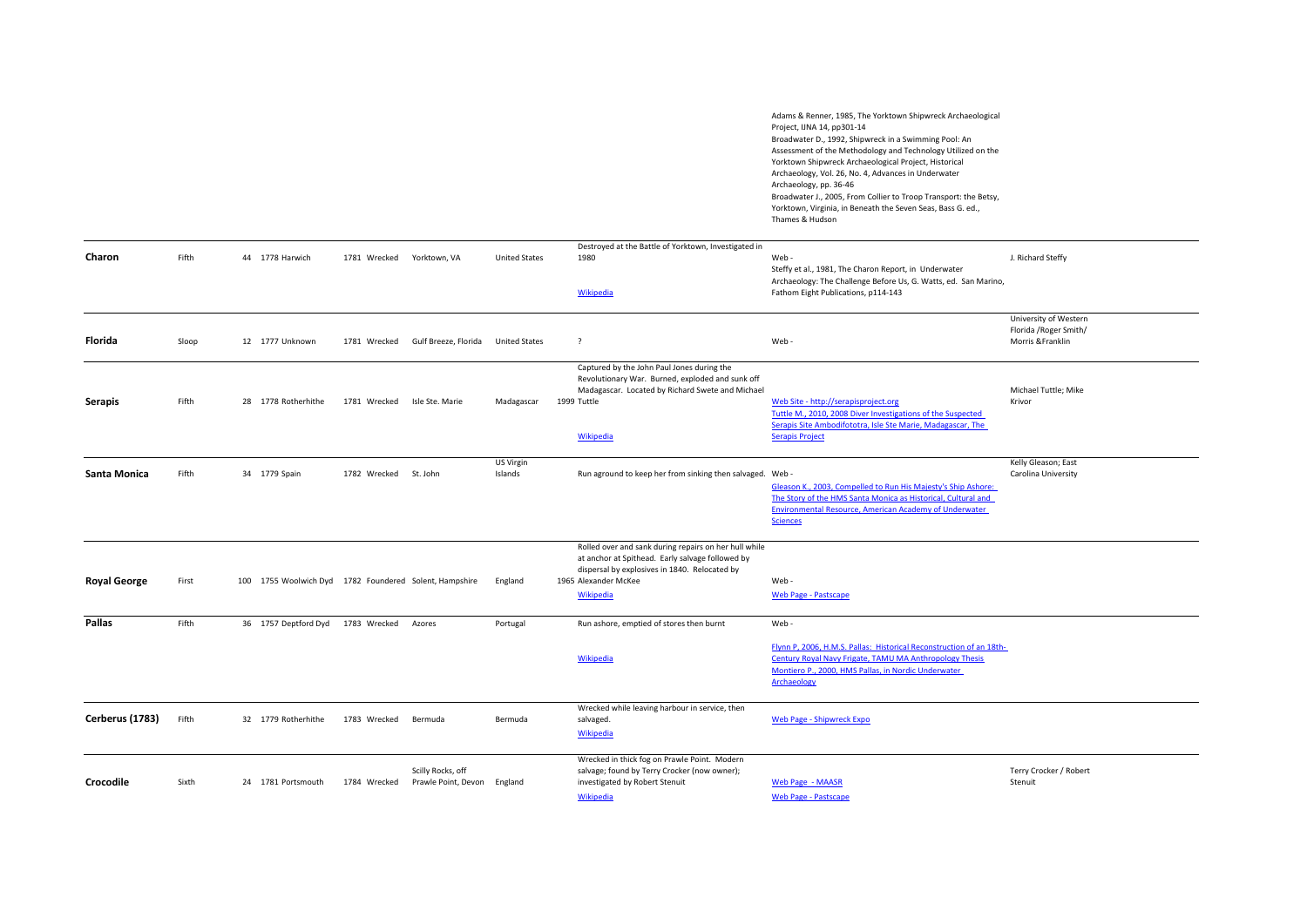| <b>Bounty</b>   | Storeship | 4 1787 Hull                       | 1789 Burned                  | Pitcairn Island                                      | South Pacific   | 1957 Burned and sunk. Located by Luis Marden<br>Wikipedia                                                                                                                                                  | Web-                                                                                                                                                                                                                                                                                                                                                                                                                                                                                                     | Peter Gesner / Peter Veth<br>- James Cook    |                                              |
|-----------------|-----------|-----------------------------------|------------------------------|------------------------------------------------------|-----------------|------------------------------------------------------------------------------------------------------------------------------------------------------------------------------------------------------------|----------------------------------------------------------------------------------------------------------------------------------------------------------------------------------------------------------------------------------------------------------------------------------------------------------------------------------------------------------------------------------------------------------------------------------------------------------------------------------------------------------|----------------------------------------------|----------------------------------------------|
| Endymion        | Fifth     | 44 1779 Limehouse                 | 1790 Wrecked                 | Endymion Reef, Turks Turks and<br>and Caicos Islands | Caicos Is.      | 1992 Wrecked on a coral reef. Found by Mensun Bound<br><b>Wikipedia</b>                                                                                                                                    | Web -<br>Bound M. & Riggs B., 1998, The Endymion 1790, Turks and Caicos<br>Islands, in Excavating Ships of War, International maritime<br>archaeology series V2, Nelson, ISBN 0 90461 453 0                                                                                                                                                                                                                                                                                                              | Mensun Bound                                 |                                              |
| <b>Sirius</b>   | Storeship | 10 1782 Rotherhithe               | 1790 Wrecked                 | Norfolk Island, NSW Australia                        |                 | Flagship of the First Fleet, which set out from<br>England in 1787 to establish the first European<br>colony in New South Wales, Australia. Wrecked off<br>the coast of Norfolk Island<br><b>Wikipedia</b> | <b>Web Site - Norfolk Island Museum</b><br>Stanbury M., 1998, HMS Sirius, in Excavating Ships of War,<br>International maritime archaeology series V2, Nelson, ISBN 0<br>90461 453 0<br>Stanbury M. & Baker P., 2002, HMS Sirius 2002 Expedition<br>Report, WAMM, No 167<br>Stanbury M., 1991, Scientific instruments from the wreck of HMS<br>Sirius (1790), IJNA Vol 20 Iss. 1                                                                                                                         | Graeme Henderson;<br><b>Martin Gibbs</b>     |                                              |
| Pandora         | Sixth     | 24 1779 Deptford Dyd 1791 Wrecked |                              | Endeavour Straits,<br>GBR, Queensland                | Australia       | Wrecked on a reef. Located by aircraft<br>1977 magnetometer<br>Wikipedia                                                                                                                                   | <b>Web - Queensland Museum</b><br>McCarthy M., 1984, Fastenings Analysis HMS Pandora 1983-84<br>Seasons, WAMM No 182<br>Garratt D. & Kimpton G., 1998, Report on the Queensland<br>Museum 1998 HMS Pandora Expedition, WAMM No 139<br>Gesner P., 1998, Managing Pandora's box : an exercise in<br>ecoarchaeometry, 1791, in Excavating Ships of War, International<br>maritime archaeology series V2, Nelson, ISBN 0 90461 453 0<br>Henderson G., 1980, Finds from the wreck of HMS Pandora, IJNA<br>9.3 | Graeme Henderson;<br>Peter Gesner            | Commonwealth Historic<br>Shipwrecks Act 1976 |
| Convert         | Fifth     | 36 1793 France                    | 1794 Wrecked                 | Gun Bay Reef, East<br>End                            | Grand<br>Cayman | Wrecked on a reef while on convoy duty<br>Wikipedia                                                                                                                                                        | Leshikar M, 1993, The 1794 Wreck of the Ten Sail, Cayman<br>Islands, British West Indies: A Historical Study and Archaeological Margaret Leshikar-<br>Survey, PhD dissertation, TAMU<br>Leshikar-Denton M., 2005, Tracing the Wreck of the Ten Sail, in<br>Beneath the Seven Seas, Bass G. ed., Thames & Hudson                                                                                                                                                                                          | Denton                                       |                                              |
| Boyne           | Second    | 98 1790 Woolwich Dyd 1795 Burnt   |                              | Solent, Hampshire                                    | England         | Blew up and sank while at anchor in the Solent.<br>Wreck cleared in 1834 by divers. Investigated by<br>Maritime Archaeology Ltd.<br><b>Wikipedia</b>                                                       | Web-                                                                                                                                                                                                                                                                                                                                                                                                                                                                                                     |                                              |                                              |
| <b>Colossus</b> | Third     | 74 1787 Gravesend                 | 1798 Wrecked Isles of Scilly |                                                      | England         | Wrecked while at anchor after anchor cable parted.<br>Port side stern section investigated by Kevin Camidge<br>2000 at CISMAS. Current looting by local divers<br>Wikipedia                                | <b>Web Page - CISMAS</b><br>Web Page - Historic England<br>Birchall A., 1998, HMS Colossus, in Excavating Ships of War,<br>International maritime archaeology series V2, Nelson, ISBN 0<br>90461 453 0<br>CISMAS - Site Reports 2001-2015                                                                                                                                                                                                                                                                | Historic England, Kevin<br>Camidge at CISMAS | POWA (1973)                                  |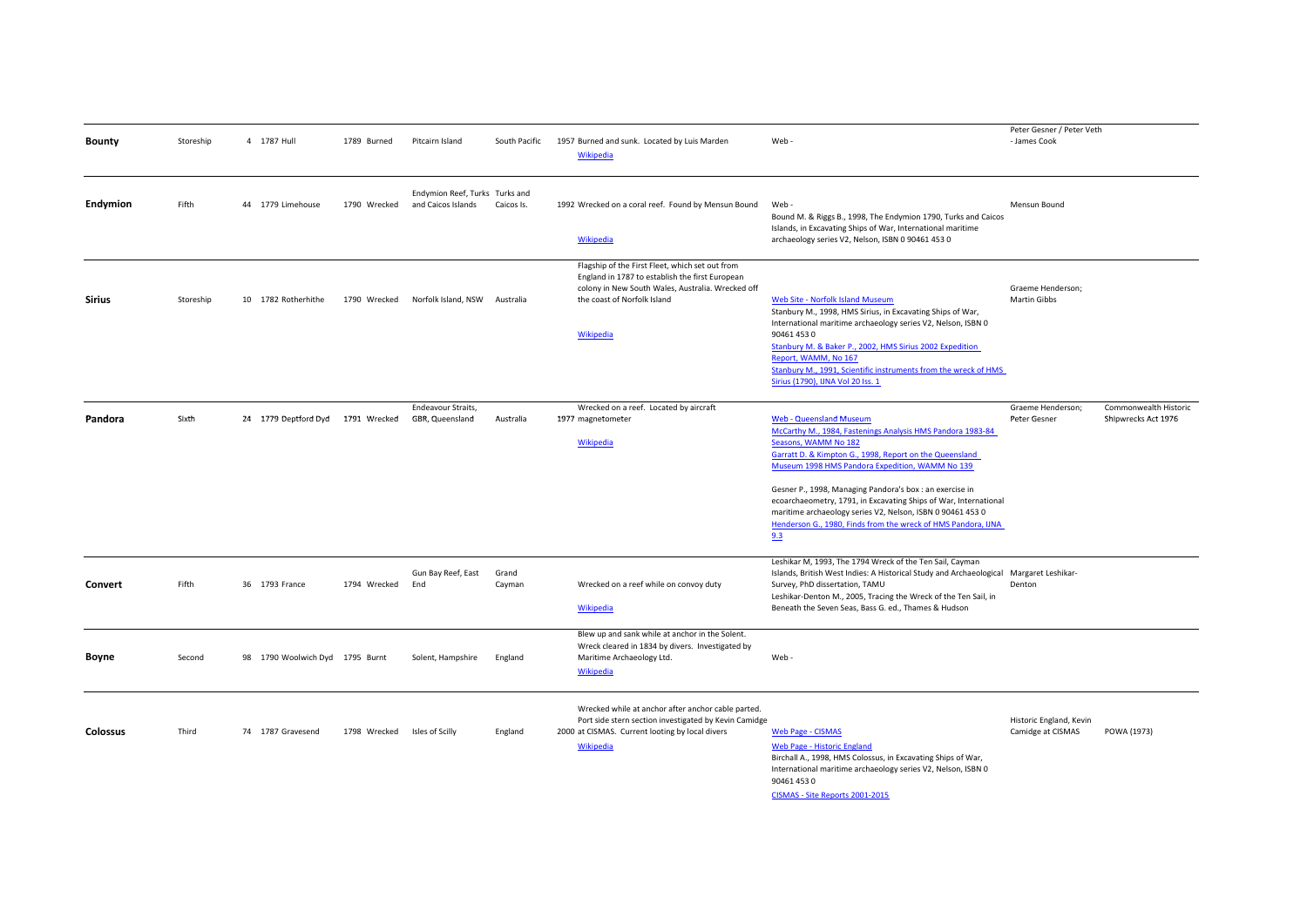| De Braak           | <b>Brig Sloop</b> |    | 16 1795 Rotterdam                  | 1798 Wrecked               | Delaware                                                  | <b>United States</b> | Struck by a squall, capsized and sank while in service.<br>Modern salvage in 1980s                                                                                                                                                       | Web Page - Filey Bay Research Group                                                                                                                                                       | Chuck Fithian; Donald<br>Shomette; David Beard |
|--------------------|-------------------|----|------------------------------------|----------------------------|-----------------------------------------------------------|----------------------|------------------------------------------------------------------------------------------------------------------------------------------------------------------------------------------------------------------------------------------|-------------------------------------------------------------------------------------------------------------------------------------------------------------------------------------------|------------------------------------------------|
|                    |                   |    |                                    |                            |                                                           |                      | Wikipedia                                                                                                                                                                                                                                | Schomette D., 1993, Hunt for HMS De Braak, Carolina Academic<br>Press, ISBN 0 890 89513 9<br>Hess P., 1987, A Legend Found: the Salvage of HMS de Braak, in<br>Seafarers Vol 1., p215-222 |                                                |
| Lutine             | Fifth             |    |                                    |                            | 32 1779 Captured 1793 1799 Wrecked Vlie, off Terschelling | Holland              | Wrecked carrying bullion, many salvage attempts<br>1799 since the loss<br><b>Wikipedia</b>                                                                                                                                               | Van der Molen, S. J., 1970, The Lutine Treasure. Adlard Coles Ltd.,<br>ISBN 0-229-97482-1                                                                                                 |                                                |
| Nautilus           | Ship Sloop        |    | 16 1784 Itchenor                   | 1799 Wrecked               | Off Speeton Cliff, N.<br>Yorkshire                        | England              | Wrecked in bad weather escorting a Baltic convoy.<br>Assessed 2003 by Wessex Archaeology, not located<br>due to raised sand levels<br>Wikipedia                                                                                          | Web                                                                                                                                                                                       |                                                |
| Weazel             | <b>Brig Sloop</b> |    | 14 1783 Dover                      | 1799 Wrecked               | Baggy Point, North<br>Devon                               | England              | Wrecked in service while attempting to leave<br>Barnstaple Bay<br>Wikipedia                                                                                                                                                              | Web Page - South West Maritime History Society<br>Brock R., 1998, HMS Weazle 1782-1799, North Devon Museum<br>Trust, 82pp                                                                 | <b>BSAC</b>                                    |
| Impregnable        | Second            |    | 98 1786 Deptford Dyd               |                            | 1799 Wrecked Solent, Hampshire                            | England              | Wrecked, bilged, stripped and sold. The site is<br>monitored by Maritime Archaeology Trust.<br>1980s Investigated by Iain Grant<br>Wikipedia                                                                                             | <b>Web - Maritime Archaeology Trust</b><br>MAT, 2013, Heritage Partnership Agreement for the site of HMS<br>Impregnable (1799), English Channel                                           | Garry Momber at MAT                            |
| Proselyte          | Fifth             |    | 32 1770 Rotterdam                  |                            | 1801 Wrecked Man o War Shoal                              | St. Maarten          | Heavily dived, numerous cannon, ballast bars, barrel<br>hoops and anchors are scattered around the wreck<br>on the ocean floor                                                                                                           | MAHS Investigates HMS Proselyte in Sint Maarten                                                                                                                                           | <b>MAHS</b>                                    |
| Determinee         | Sixth             | 24 |                                    | Captured 1799 1803 Wrecked | Noirmont, Jersey                                          | England              | Taken by Revolutionnaire in 1799. Struck a rock and<br>bilged when entering harbour                                                                                                                                                      | The loss of HMS Determinee, theislandwiki<br><b>Web Page - Wrecksite</b>                                                                                                                  |                                                |
| Seine              | Fifth             |    | 38 1794 Captured 1798 1803 Burnt   |                            | Sandbank to north of<br>Terschelling                      | Holland              | Grounded then burnt, partly salvaged. Found in<br>1993 by Terschelling divers<br>reported to Dutch Heritage and partly excavated for<br>identification. Some cannons were raised, and are on<br>1993 display on the island.<br>Wikipedia | Exhibition in December 1993 in the local museum of some finds Nico Brinck                                                                                                                 |                                                |
| Venerable          | Third             |    | 74 1784 Blackwall Dyd              | 1804 Wrecked               | Roundham Head.<br>Torbay                                  | England              | Drove on shore while attempting to leave harbour.<br>Located by Steven George, Assessed 1993 by<br>Archaeological Diving Unit but not located during<br>1980s diver investigation, Modern salvage;<br>Wikipedia                          | Clarkson S., 2011, HMS Venerable Report, private publication                                                                                                                              |                                                |
| <b>Magnificent</b> | Third             |    | 74 1766 Deptford Dyd               | 1804 Wrecked               | Boufaloe Rock, Brest France                               |                      | Struck an uncharted reef and foundered while on<br>blockading duty. Located by Northampton BSAC<br>Wikipedia                                                                                                                             |                                                                                                                                                                                           |                                                |
| Anson              | Fifth             |    | 44 1781 Devonport Dyd 1807 Wrecked |                            | Mount's Bay,<br>Cornwall                                  | England              | Wrecked in a gale. Modern salvage<br><b>Wikipedia</b>                                                                                                                                                                                    | Web-                                                                                                                                                                                      |                                                |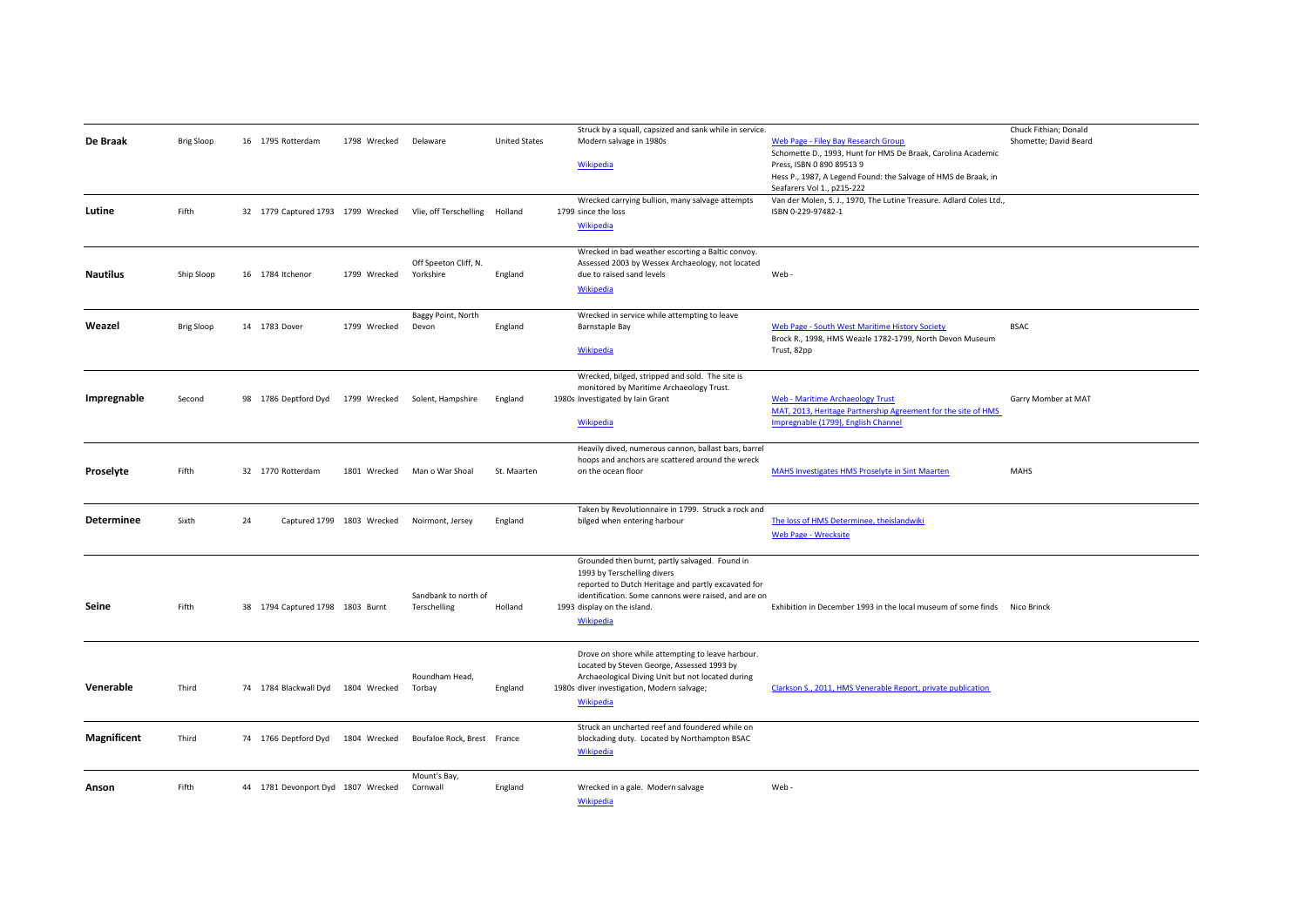| <b>Nautilus</b> | Sloop             | 18 1804                              | 1807 Wrecked | Nautilus Reef, betw.<br>Pori and Antikythera Greece |                              | Struck and uncharted rock at night in a storm and<br>sank while in service. Found by Peter Throckmorton<br>(The Sea Remembers p188; Diving For Treasure,<br>cannon photo in situ p. 60, 62, 65, 78-9)<br><b>Wikipedia</b> | Web-                                                                                                                                                                                                                                |                                    |
|-----------------|-------------------|--------------------------------------|--------------|-----------------------------------------------------|------------------------------|---------------------------------------------------------------------------------------------------------------------------------------------------------------------------------------------------------------------------|-------------------------------------------------------------------------------------------------------------------------------------------------------------------------------------------------------------------------------------|------------------------------------|
| Ajax            | Third             | 74 1798 Rotherhithe                  | 1807 Burnt   | Tenedos Island                                      | Turkey                       | Accidentally burnt then exploded. Finds may have<br>been recovered from this ship<br>Wikipedia                                                                                                                            | Web-                                                                                                                                                                                                                                |                                    |
| Astrea          | Fifth             | 32 1781 East Cowes                   | 1808 Wrecked | Anegada                                             | <b>British Virgin</b><br>Is. | Wrecked on a reef after a navigation error. Located<br>1967 by Bert Kilbride<br>Wikipedia                                                                                                                                 | Web-                                                                                                                                                                                                                                |                                    |
| Jupiter         | Fourth            | 50 1778 Rotherhithe                  | 1808 Wrecked | Vigo Bay, Spain                                     | Spain                        | Portland class. Modern salvage<br>Wikipedia                                                                                                                                                                               | Web-<br>Nacional Marítimo Terrestre de las Islas Atlánticas de Galicia,<br>Organismo Autónomo Parques Nacionales, ISBN 978-84-8014-808-<br>5                                                                                        | Miguel San Claudio                 |
| Agamemnon       | Third             | 64 1781 Buckler's Hard 1809 Wrecked  |              | Maldonado Bay, River South<br>Plate                 | America                      | The ship hit an uncharted shoal, stores were<br>removed and she was abandoned. Located by<br>1993 Hector Bado; Investigated by Mensun Bound<br>Wikipedia                                                                  | Web-<br>Bound M. & Bado H., 1998, Nelson's Agamemnon, in Excavating<br>Ships of War, International maritime archaeology series V2,<br>Nelson, ISBN 0 90461 453 0<br>Nasti A., 2001, HMS Agamemnon, Nordic Underwater<br>Archaeology | Mensun Bound                       |
| Primrose        | <b>Brig Sloop</b> | 18 1807 Nicholls, Fowey 1809 Wrecked |              | Manacles, Cornwall                                  | England                      | Ran onto the Manacles rocks during a snowstorm.<br>Found by Northampton BSAC, modern salvage.<br>Some finds in Charlestown Shipwreck Centre<br><b>Wikipedia</b>                                                           | Web -                                                                                                                                                                                                                               |                                    |
| Dispatch        | Transport         |                                      | 1809 Wrecked | Nr. Chynall's Point,<br>Coverack, Cornwall          | England                      | Located by Northampton BSAC                                                                                                                                                                                               |                                                                                                                                                                                                                                     |                                    |
| Magicienne      | Fifth             | 32 1778 Captured 1781 1810 Burnt     |              | <b>Grand Port</b>                                   | Mauritius                    | Run aground and burnt during the Battle of Grand<br>Port. Excavated in 1934 under the supervision of<br>1934 Harold Cholmley Mansfield Austen.<br>Wikipedia                                                               | Web page - Mauritius Marine Conservation Society                                                                                                                                                                                    |                                    |
| Minotaur        | Third             | 74 1793 Woolwich                     | 1810 Wrecked | Haak Bank, Texel                                    | Holland                      | In 2008 a huge bell was found by Dutch divers in the<br>1980s wreck of HMS Minotaur<br>Wikipedia                                                                                                                          |                                                                                                                                                                                                                                     | Nico Brinck                        |
| <b>Sirius</b>   | Fifth             | 34 1797 Deptford Dyd                 | 1810 Wrecked | <b>Grand Port</b>                                   | Mauritius                    | Grounded, scuttled, burnt and exploded during the<br>Battle of Grand Port<br>Wikipedia                                                                                                                                    | Web page - Mauritius Marine Conservation Society<br>von Arnim, Y., 1998, The wreck of the 5th rated British frigate<br>HMS Sirius (1797) in Mauritius, AIMA Bulletin Volume 22, p35                                                 | Yann von Arnim                     |
| Amethyst        | Fifth             | 36 1799 Deptford Dyd                 | 1811 Wrecked | Plymouth Sound                                      | England                      | Wrecked after her anchor dragged in a gale while in<br>2013 service. Found by The SHIPS Project<br>Wikipedia                                                                                                              | Web Page - The SHIPS Project<br>Web Page - Pastscape<br>Report in progress by The SHIPS Project                                                                                                                                     | Peter Holt at the SHIPS<br>Project |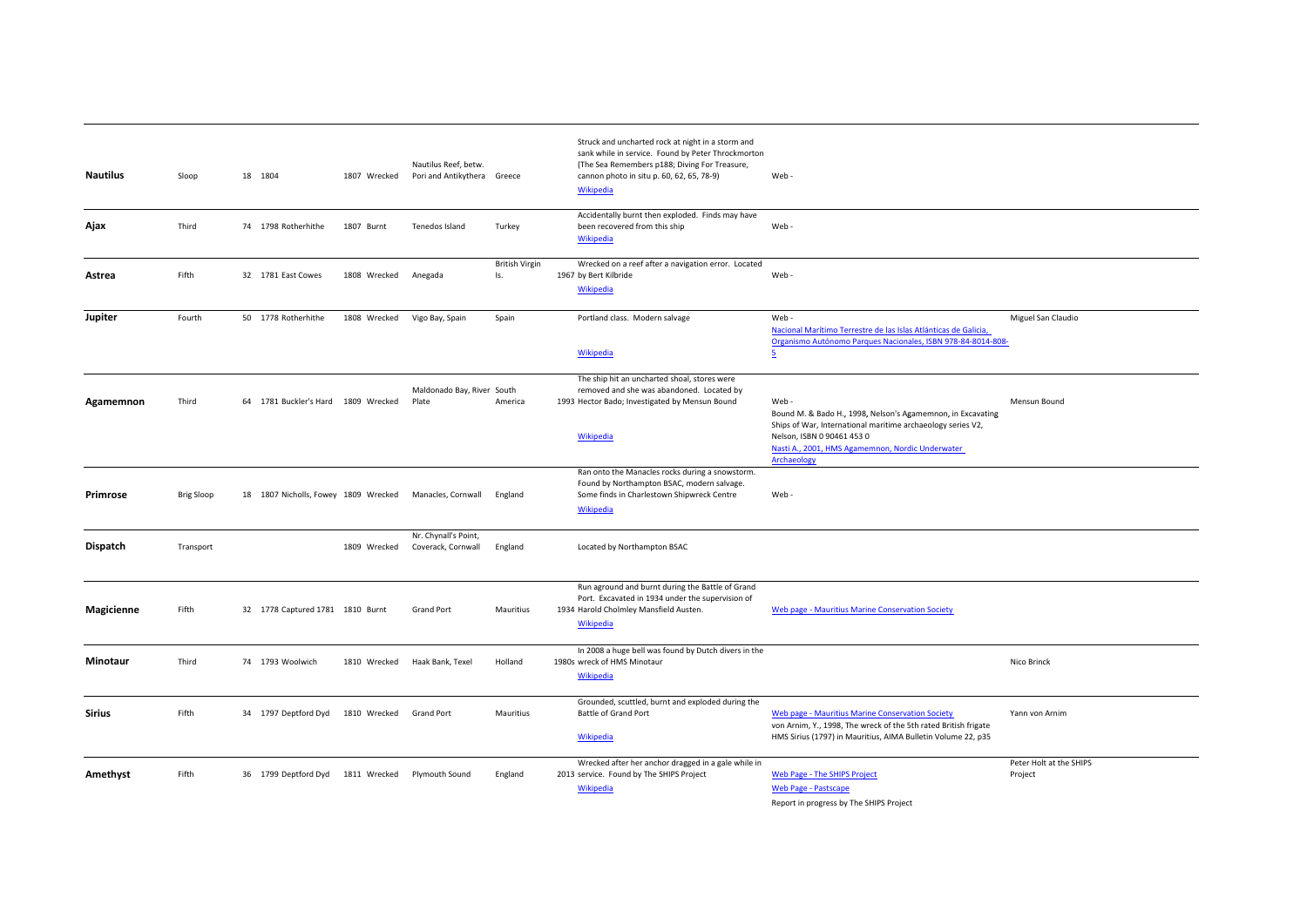| <b>Archimedes</b>     | Transport         |                    |              |                                |         | Bronze howitzer salvaged                           |                                                                                                                                    |                         |             |
|-----------------------|-------------------|--------------------|--------------|--------------------------------|---------|----------------------------------------------------|------------------------------------------------------------------------------------------------------------------------------------|-------------------------|-------------|
|                       |                   |                    |              |                                |         | Struck the Needles rocks when returning from the   |                                                                                                                                    | Historic England, Gary  |             |
| Pomone                | Fifth             | 38 1805 Frindsbury | 1811 Wrecked | Needles, Isle of Wight England |         | Mediterranean                                      | Web Page - Maritime Archaeology Trust                                                                                              | Momber at MAT           | POWA (1973) |
|                       |                   |                    |              |                                |         | Wikipedia                                          | Web Page - Historic England                                                                                                        |                         |             |
|                       |                   |                    |              |                                |         |                                                    | ADU Reports 94/19 & 98/24                                                                                                          |                         |             |
|                       |                   |                    |              |                                |         |                                                    | Tomalin D, Simpson P & Bingeman J., 2000, Excavation versus                                                                        |                         |             |
|                       |                   |                    |              |                                |         |                                                    | sustainability in situ: a conclusion on 25 years of archaeological                                                                 |                         |             |
|                       |                   |                    |              |                                |         |                                                    | investigations at Goose Rock, a designated historic wreck-site at                                                                  |                         |             |
|                       |                   |                    |              |                                |         |                                                    | the Needles, Isle of Wight, IJNA 29:1<br>MAT, 2010, Solent Marine Heritage Assets: Needles Protected                               |                         |             |
|                       |                   |                    |              |                                |         |                                                    | <b>Wreck Site Report</b>                                                                                                           |                         |             |
|                       |                   |                    |              |                                |         |                                                    | Satchell J. et al, 2014, The Maritime Archaeology of Alum Bay,                                                                     |                         |             |
|                       |                   |                    |              |                                |         |                                                    | Maritime Archaeology Trust Monograph Series, BAR British Series                                                                    |                         |             |
|                       |                   |                    |              |                                |         |                                                    | 608, ISBN 978 1 4073 1336 8                                                                                                        |                         |             |
|                       |                   |                    |              |                                |         | was wrecked on the Haak Sands at the mouth of the  |                                                                                                                                    |                         |             |
|                       |                   |                    |              |                                |         | Texel during a gale                                | Article in the Newsletter of the Ordnance Society of January 2010                                                                  |                         |             |
| Hero                  | Third             | 74 1803 Blackwall  | 1811 Wrecked | Haak Bank, Texel               | Holland | 1980s Located                                      | on a lead apron of a cannon of HMS Hero                                                                                            | Nico Brinck             |             |
|                       |                   |                    |              | Thorsminde, near               |         | Wrecked in heavy seas under jury masts and a       |                                                                                                                                    |                         |             |
| <b>St George</b>      | Second            | 98 1785 Portsmouth | 1811 Wrecked | Bovbjerg                       | Denmark | temporary rudder                                   | Web Site - Strandingsmuseum St. George                                                                                             |                         |             |
|                       |                   |                    |              |                                |         |                                                    | Teisen M., 1998, The Loss of HMS St George, in Excavating Ships                                                                    |                         |             |
|                       |                   |                    |              |                                |         |                                                    | of War, International maritime archaeology series V2, Nelson,                                                                      |                         |             |
|                       |                   |                    |              |                                |         | Wikipedia                                          | ISBN 0904614530                                                                                                                    |                         |             |
|                       |                   |                    |              | Nottawasaga River,             |         | Located 1912, excavated 1925, hull recovered 1928, |                                                                                                                                    |                         |             |
| Nancy                 | Schooner          | 3 1789 Detroit     | 1814 Burnt   | Ontario                        | Canada  | 1912 hull recorded in 1997 by TAMU                 | Web Page - Friends of Nancy Island                                                                                                 | Christopher Sabik / INA |             |
|                       |                   |                    |              |                                |         |                                                    | Sabick C., 2014, His Majesty's Hired Transport Schooner Nancy, in<br>Coffins of the Brave, Texas A&M University Press, ISBN 978 1  |                         |             |
|                       |                   |                    |              |                                |         | Wikipedia                                          | 62349 032 4                                                                                                                        |                         |             |
|                       |                   |                    |              |                                |         |                                                    |                                                                                                                                    |                         |             |
|                       |                   |                    |              |                                |         | Captured by US in the War of 1812, used as a       |                                                                                                                                    |                         |             |
|                       |                   |                    |              |                                |         | transport then wrecked, salvaged and burnt.        |                                                                                                                                    |                         |             |
|                       |                   |                    |              | Southampton,                   |         | Timbers uncovered on Southampton Beach in 2001,    |                                                                                                                                    |                         |             |
| <b>General Hunter</b> |                   |                    | 1816         | Ontario                        | Canada  | excavated. Foreshore site                          | Web-                                                                                                                               | Kenneth Cassavoy        |             |
|                       |                   |                    |              |                                |         | Wikipedia                                          | Cassavoy K., 2001, Southampton Beach Shipwrecks Project: 2001<br>Project Report                                                    |                         |             |
|                       |                   |                    |              |                                |         |                                                    | Cassavoy K., 2002, Southampton Beach Shipwrecks Project: 2002                                                                      |                         |             |
|                       |                   |                    |              |                                |         |                                                    | Project Report                                                                                                                     |                         |             |
|                       |                   |                    |              |                                |         |                                                    | Cassavoy K., 2005, Southampton Beach Shipwreck Project: Phase                                                                      |                         |             |
|                       |                   |                    |              |                                |         |                                                    | 1 - Recovery, Conservation, Display Preliminary Study, June 2005                                                                   |                         |             |
|                       |                   |                    |              |                                |         |                                                    | Cassavoy K., 2005, Southampton Beach Shipwreck Project: 2004-                                                                      |                         |             |
|                       |                   |                    |              |                                |         |                                                    | 2005 Report - Detailed report on the archaeological dig on the                                                                     |                         |             |
|                       |                   |                    |              |                                |         |                                                    | Southampton Beach in 2004 including the identity of the vessel,                                                                    |                         |             |
|                       |                   |                    |              |                                |         |                                                    | the General Hunter, the War of 1812, and other artifacts found<br>during the excavation.                                           |                         |             |
|                       |                   |                    |              |                                |         |                                                    |                                                                                                                                    |                         |             |
|                       |                   |                    |              |                                |         |                                                    | Cassavoy K., 2014, The British Brig General Hunter, in Coffins of<br>the Brave, Texas A&M University Press, ISBN 978 1 62349 032 4 |                         |             |
|                       |                   |                    |              |                                |         |                                                    |                                                                                                                                    |                         |             |
|                       |                   |                    |              | Castletown, Isle of            |         | Wrecked on a reef after a navigation error by the  |                                                                                                                                    | Allison Fox/Isle of Man |             |
| Racehorse             | <b>Brig Sloop</b> | 18 1806 Hastings   | 1822 Wrecked | Man                            | England | pilot                                              | Web-                                                                                                                               | SubAqua Club            |             |
|                       |                   |                    |              |                                |         | Wikipedia                                          |                                                                                                                                    |                         |             |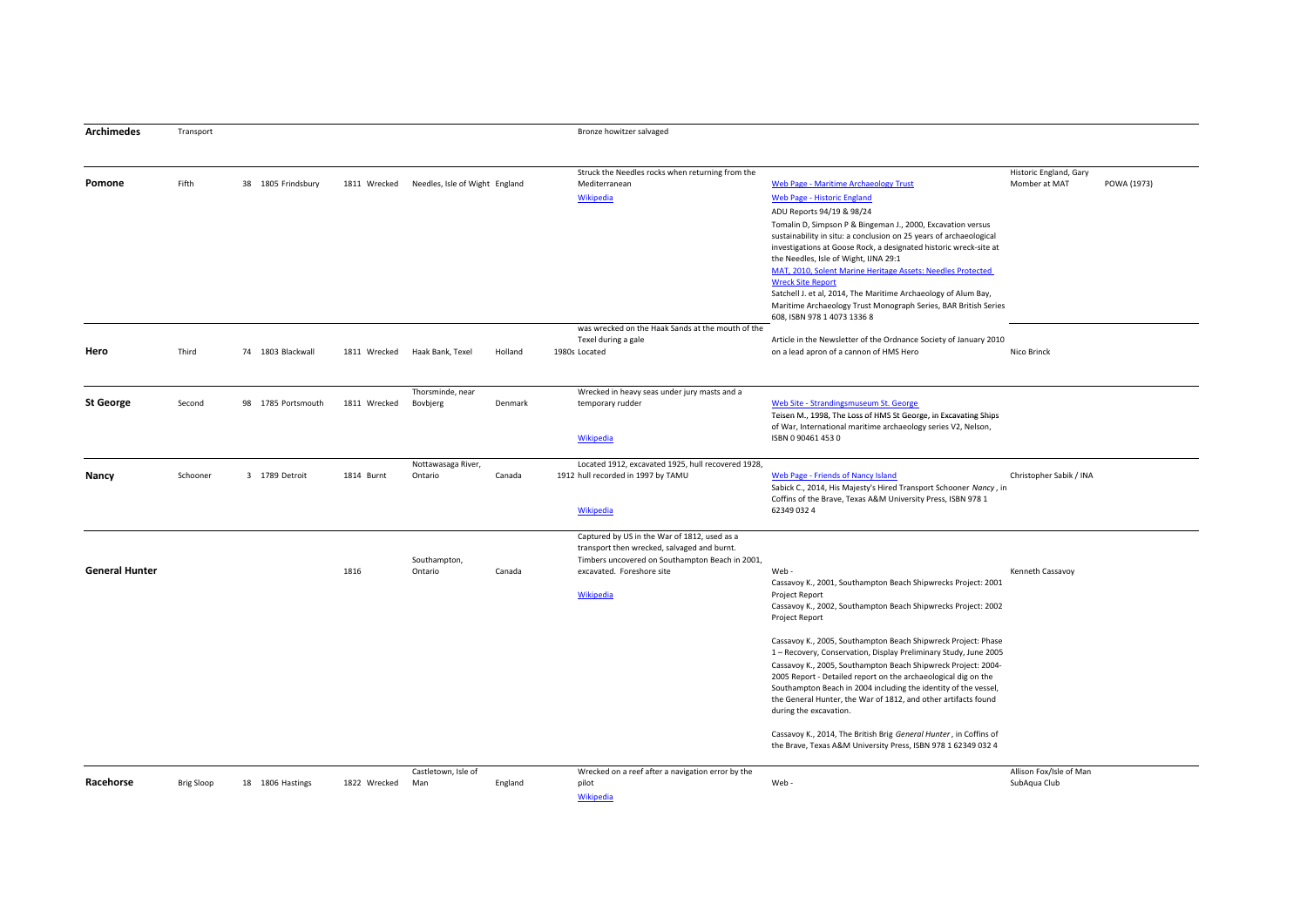| Columbine                       | <b>Brig Sloop</b> |         | Bucklers Hard,<br>18 1806 UK       |               | 1824 Wrecked Sapientza Island         | Greece               | Anchor cable parted and drove on shore. Found by<br>Peter Throckmorton (The Sea Remembers p188;<br>Diving for Treasure pp. 86-7)                                                                                                              | Web-                                                                                                                                                                                                                                                                                                                                                                                                                                                                                   |                                  |
|---------------------------------|-------------------|---------|------------------------------------|---------------|---------------------------------------|----------------------|-----------------------------------------------------------------------------------------------------------------------------------------------------------------------------------------------------------------------------------------------|----------------------------------------------------------------------------------------------------------------------------------------------------------------------------------------------------------------------------------------------------------------------------------------------------------------------------------------------------------------------------------------------------------------------------------------------------------------------------------------|----------------------------------|
|                                 |                   |         |                                    |               |                                       |                      | Wikipedia                                                                                                                                                                                                                                     |                                                                                                                                                                                                                                                                                                                                                                                                                                                                                        |                                  |
| Linnet                          | <b>Brig Sloop</b> |         | Ile-aux-Noix,<br>16 1814 Quebec    | 1825 Wrecked  | Poultney River, Lake<br>Champlain, VT | <b>United States</b> | Captured by the US in the Battle of Plattsburgh Bay.<br>Laid up and stripped, sank at anchor. Hull salvaged<br>1949 by Ray Stevens<br>Wikipedia                                                                                               | Web page - LCMM<br>Washburn E, 1998, Linnet: The History and Archaeology of a Brig<br>from the War of 1812, TAMU MA Anthropology Thesis<br>Washburn E, 2014, The Royal Navy brig Linnet, in Coffins of the<br>Brave, Texas A&M University Press, ISBN 978 1 62349 032 4                                                                                                                                                                                                                | Kevin Crisman; Erika<br>Washburn |
| Cambrian                        | Fifth             |         | 46 1795 Burseldon, UK 1828 Wrecked |               | Grabusa, off Cape<br>Busa (Vouxa)     | Greece               | Struck by Isis, went aground, crew abandoned ship<br>and she broke up. Found by Peter Throckmorton<br>(The Sea Remembers p188; Diving for Treasure,<br>photos of cannon cleaning tool and sheaves and<br>coins p62-3, 65)<br><b>Wikipedia</b> | Web-                                                                                                                                                                                                                                                                                                                                                                                                                                                                                   |                                  |
| <b>Thetis</b>                   | Fifth             | 46 1817 |                                    | 1830 Wrecked  | Thetis Cove, Cabo Frio Brasil         |                      | <b>Wikipedia</b>                                                                                                                                                                                                                              | Web-<br>Stenuit R., 1998, The Wreck of HMS Thetis lost 'in the Brasils' in<br>1830, in Excavating Ships of War, International maritime<br>archaeology series V2, Nelson, ISBN 0 90461 453 0<br>Web Page - The Beagle Project                                                                                                                                                                                                                                                           | <b>Robert Stenuit</b>            |
| Wolfe                           | Sixth             |         | 20 1813 Kingston Dyd               |               | 1831 Broken Up Kingston, Ontario      | Canada               | Later HMS Montreal. Laid up then abandoned. A<br>wreck, tentatively identified being that of HMS<br>Montreal by Parks Canada, lies in 60 feet of water<br>2006 near the Royal Military College<br><b>Wikipedia</b>                            |                                                                                                                                                                                                                                                                                                                                                                                                                                                                                        |                                  |
| <b>St Lawrence</b>              | First             |         | 112 1814 Kingston Dyd              | 1832 Scuttled | Kingston, Lake<br>Ontario             | Canada               | Laid up, sold 1831, stripped to the waterline, used as<br>a wharf<br>Wikipedia                                                                                                                                                                | Web-<br>Moore J, 2006, Archaeological and Historical Investigations of<br>three War of 1812 wrecks at Kingston, Ontario: HMS St.<br>Lawrence, HMS Kingston and HMS Burlington : Report for<br>Province of Ontario License to Conduct Archaeological<br>Exploration Or Fieldwork 1999-096 at Sites BbGd-6, BbGc-45 and<br>BbGc-46<br>Moore J, 2014, Wrecks of the Royal Navy's Lake Ontario<br>Squadron, in Coffins of the Brave, Texas A&M University Press,<br>ISBN 978 1 62349 032 4 |                                  |
| <b>Princess Charlotte</b> Fifth |                   |         | 42 1814 Kingston Dyd               | 1832 Scuttled | Kingston, Lake<br>Ontario             | Canada               | Later HMS Burlington. Laid up then abandoned.<br>Wikipedia                                                                                                                                                                                    | Web-<br>Walker D. 2006, The Identity and Construction Of Wreck Baker, a<br>War Of 1812 Era Royal Navy Frigate, TAMU MA Anthropology<br><b>Thesis</b><br>Moore J, 2006, Archaeological and Historical Investigations of<br>three War of 1812 wrecks at Kingston, Ontario: HMS St.<br>Lawrence, HMS Kingston and HMS Burlington : Report for<br>Province of Ontario License to Conduct Archaeological<br>Exploration Or Fieldwork 1999-096 at Sites BbGd-6, BbGc-45 and<br>BbGc-46       |                                  |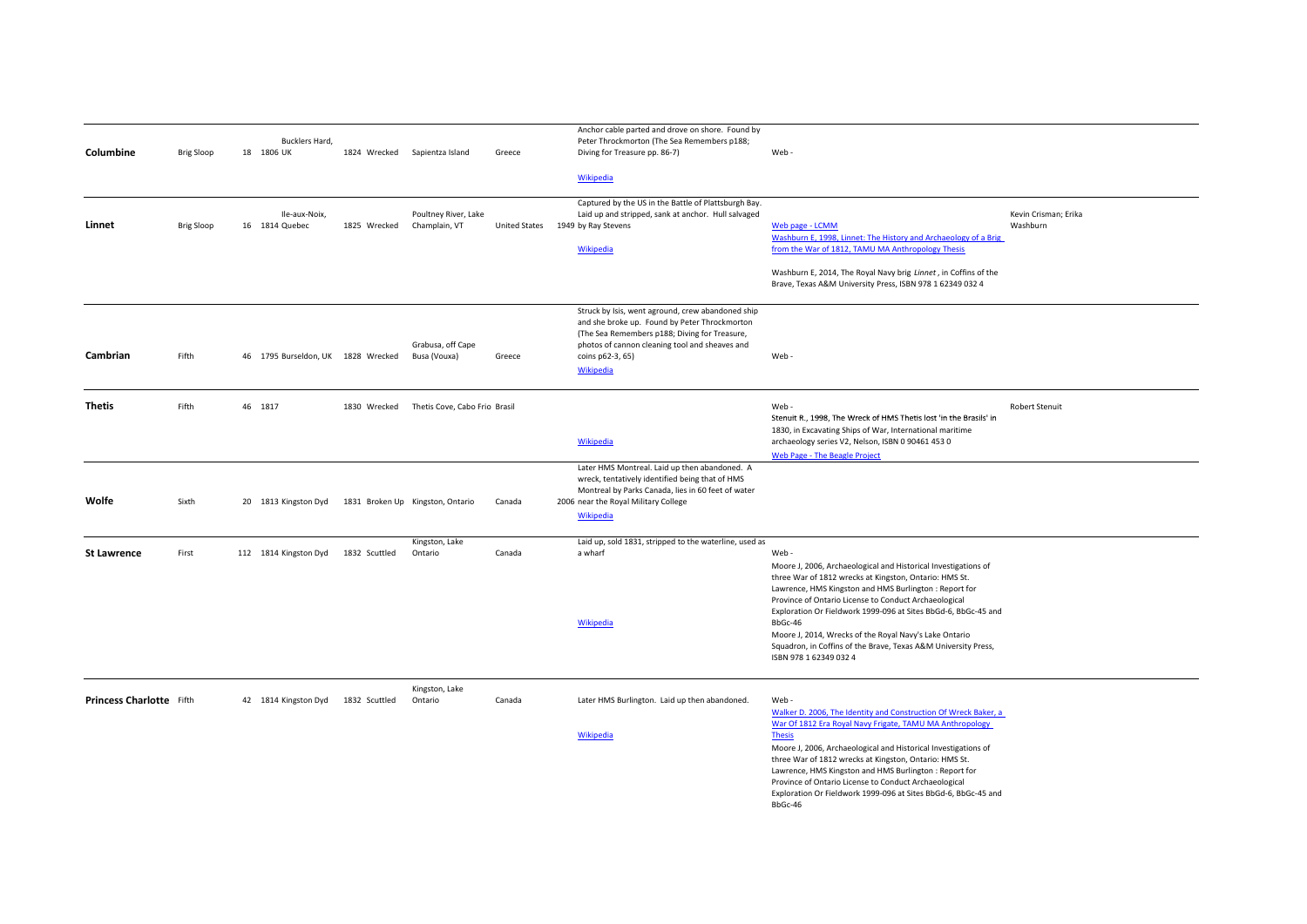|                                            |         |                                         |               |                                          |                      |                                                                                                                                              | Moore J, 2014, Wrecks of the Royal Navy's Lake Ontario<br>Squadron, in Coffins of the Brave, Texas A&M University Press,<br>ISBN 978 1 62349 032 4                                                                                                                                                                                                                                                                                                                                     |                                                                             |                                     |
|--------------------------------------------|---------|-----------------------------------------|---------------|------------------------------------------|----------------------|----------------------------------------------------------------------------------------------------------------------------------------------|----------------------------------------------------------------------------------------------------------------------------------------------------------------------------------------------------------------------------------------------------------------------------------------------------------------------------------------------------------------------------------------------------------------------------------------------------------------------------------------|-----------------------------------------------------------------------------|-------------------------------------|
| <b>Prince Regent</b>                       | Third   | 56 1814 Kingston Dyd                    | 1832 Scuttled | Kingston, Lake                           | Canada               | Later HMS Kingston. Laid up then abandoned<br><b>Wikipedia</b>                                                                               | Web-<br>Moore J, 2006, Archaeological and Historical Investigations of<br>three War of 1812 wrecks at Kingston, Ontario: HMS St.<br>Lawrence, HMS Kingston and HMS Burlington : Report for<br>Province of Ontario License to Conduct Archaeological<br>Exploration Or Fieldwork 1999-096 at Sites BbGd-6, BbGc-45 and<br>BbGc-46<br>Moore J, 2014, Wrecks of the Royal Navy's Lake Ontario<br>Squadron, in Coffins of the Brave, Texas A&M University Press,<br>ISBN 978 1 62349 032 4 |                                                                             |                                     |
| Tecumseth                                  | Sixth   | 1815 Chippewa                           | 1832 Sunk     |                                          |                      | Decomissioned, stripped in 1817, abandoned and<br>sunk. Salvaged 1953, hull recorded in 1997 by TAMU Web -<br><b>Wikipedia</b>               | Gordon L., 2009, Newash and Tecumseth: Analysis of Two Post-<br>War of 1812 Vessels on the Great Lakes, Masters Thesis, Texas<br><b>A&amp;M University</b>                                                                                                                                                                                                                                                                                                                             |                                                                             |                                     |
| Newash                                     | None    | 4 1815 Chippewa                         | 1832 Sunk     |                                          |                      | Decomissioned, stripped in 1817, abandoned and<br>sunk. Site investigated by TAMU in 1997                                                    | Web -<br>Gordon L., 2009, Newash and Tecumseth: Analysis of Two Post-<br>War of 1812 Vessels on the Great Lakes, Masters Thesis, Texas                                                                                                                                                                                                                                                                                                                                                 |                                                                             |                                     |
|                                            |         |                                         |               |                                          |                      | Wikipedia                                                                                                                                    | <b>A&amp;M University</b>                                                                                                                                                                                                                                                                                                                                                                                                                                                              |                                                                             |                                     |
| Erebus                                     | Bomb    | 1826 Pembroke Dyd 1845 Foundered Canada |               | King William Island,                     | Canada               | A Hecla-class bomb vessel abandoned during the<br>2014 Franklin Expedition in 1848<br><b>Wikipedia</b>                                       | Web-                                                                                                                                                                                                                                                                                                                                                                                                                                                                                   |                                                                             | National Historic Site of<br>Canada |
| Implacable                                 | Third   | 74 1800 Captured                        | 1949 Scuttled | Saint Catherine's<br>Deep, Isle of Wight | England              | Ex French Duguay-Trouin, captured at the Battle of<br>Cape Ortegal. Scuttled by the Admiralty using an<br>1949 explosive charge<br>Wikipedia | Web-                                                                                                                                                                                                                                                                                                                                                                                                                                                                                   |                                                                             |                                     |
| Maeander                                   | Fifth   | 46 1840 Chatham Dyd                     | 1860 Wrecked  | Comfortless Cove,<br>Ascension Island    | Ascension<br>Island  | Some copper sheathing fragments recovered<br>[Bingeman, 2000)                                                                                | Web-                                                                                                                                                                                                                                                                                                                                                                                                                                                                                   |                                                                             |                                     |
| <b>Stork</b>                               | Sloop   | 14 1778                                 |               | <b>Gulf Breeze, Florida</b>              | <b>United States</b> | International Handbook of Underwater Archaeology<br>p155. No Stork or Florida known for that date                                            | Web-                                                                                                                                                                                                                                                                                                                                                                                                                                                                                   | <b>University of Western</b><br>Florida / Roger Smith/<br>Morris & Franklin |                                     |
| <b>Crim Reef</b>                           | Unknown |                                         | Unknown       | Scilly                                   | England              | 19 Guns and anchors on the Crim reef                                                                                                         | Web-                                                                                                                                                                                                                                                                                                                                                                                                                                                                                   |                                                                             |                                     |
| <b>Ramscliff Site</b>                      | Unknown |                                         | Wrecked       | Sound                                    | England              | 1970s Small swivel gun with broad arrow mark found                                                                                           | Web Site - The SHIPS Project                                                                                                                                                                                                                                                                                                                                                                                                                                                           | Project                                                                     |                                     |
|                                            |         |                                         |               |                                          |                      |                                                                                                                                              | Allen A., 1972, Expedition Ramscliff Jar Report, Hereford RAF Sub-<br><b>Aqua Club</b><br>Wessex Archaeology, 2013, Unknown Wreck, Ramscliff Point,<br>Plymouth Sound, Archaeological Report, Ref: 83803.11                                                                                                                                                                                                                                                                            |                                                                             |                                     |
| <b>Bradstreet's</b><br><b>Landing Site</b> | Unknown |                                         |               | Rocky River,<br>Unknown Cleveland, Ohio  | <b>USA</b>           | Small guns with broad arrow, one recovered.<br>1970s Possibly associated with Bradstreet's Disaster in 1764 Web-                             |                                                                                                                                                                                                                                                                                                                                                                                                                                                                                        |                                                                             |                                     |

Bradstreet's Disaster